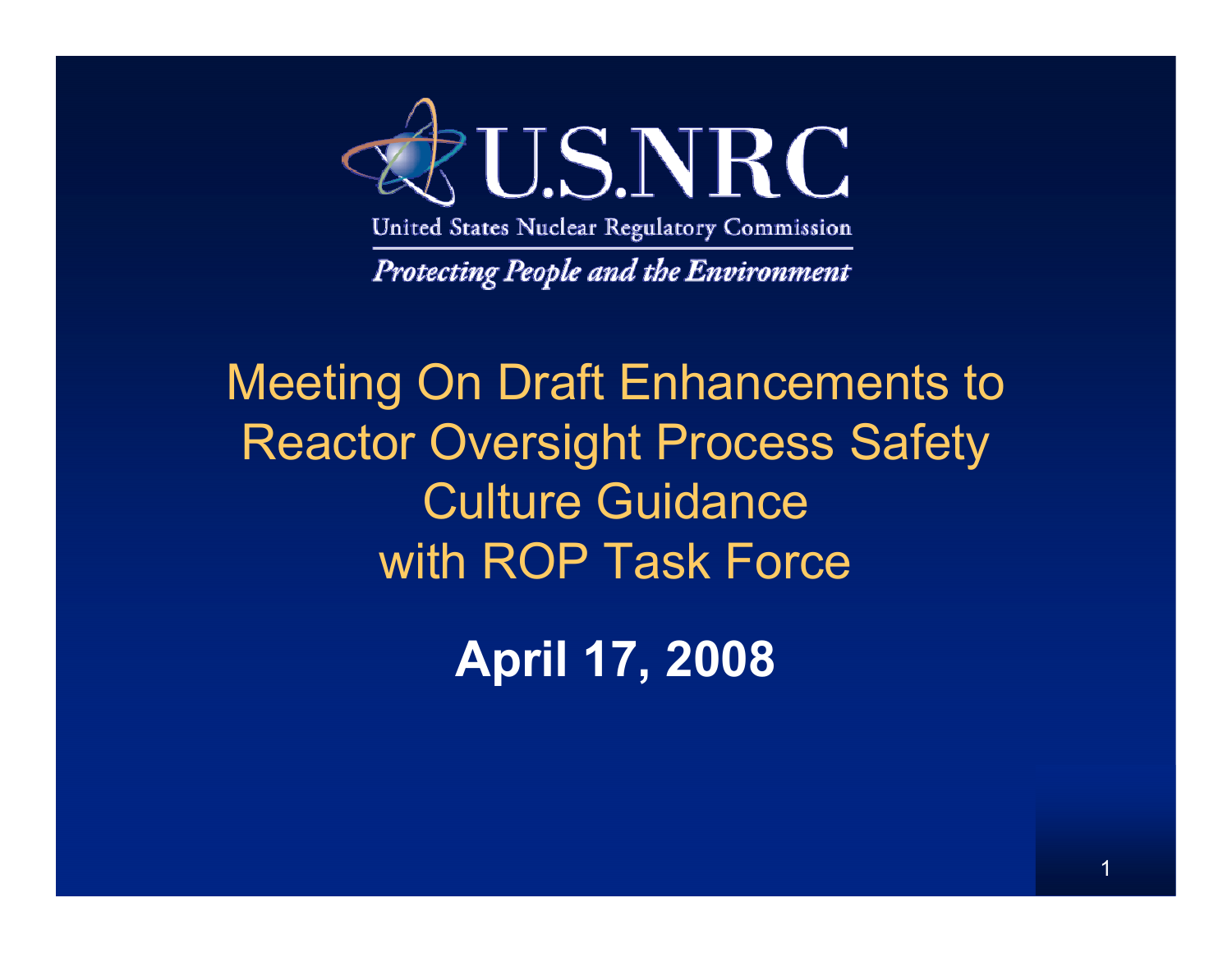

# **Meeting Logistics**

- Attendance list sign in
- Feedback forms available
- $\bullet$ Bridge line protocol (use mute function)
- $\bullet$ Use of elevator to ground floor w/o escort
- Meeting handouts
- Limited beverages available in auditorium lobby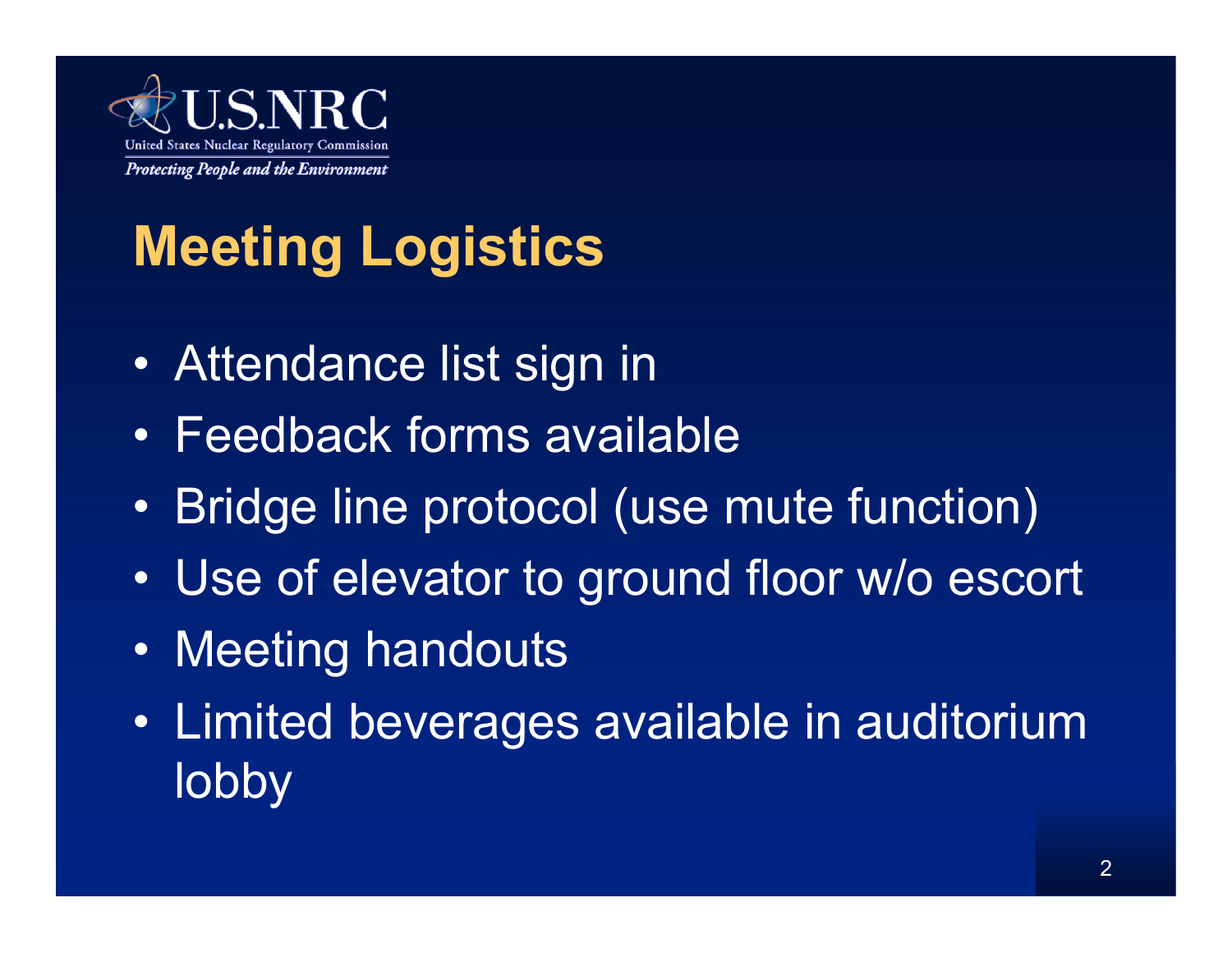

## **Opening Management Statements**





3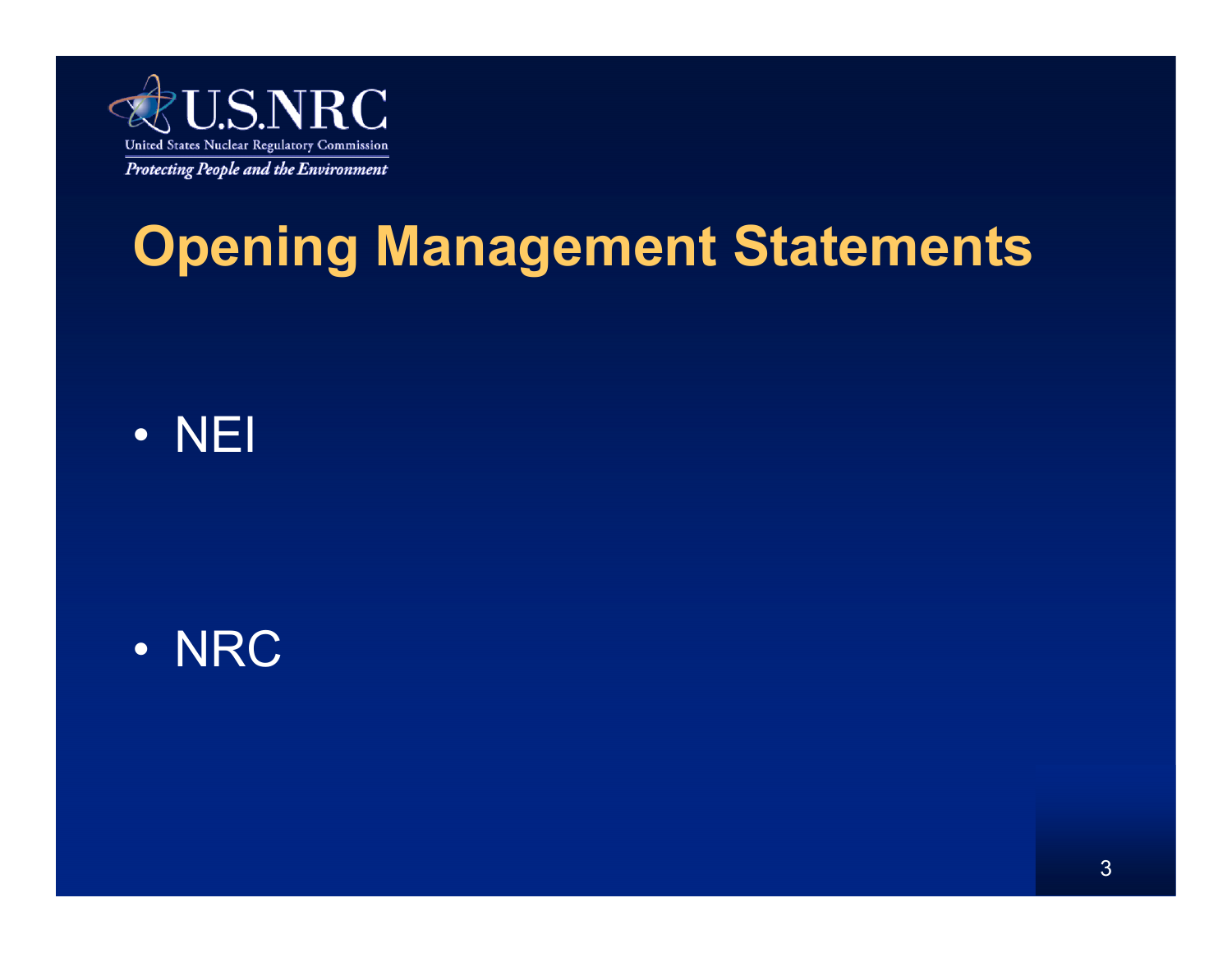

### Purpose

- Provide an overview of lessons learned inputs
- Provide drafts of safety culture related changes to key documents (IP95003 and IMC0305)
- Provide an overview of some other safety culture changes in-progress (IMC0305 components and aspects, IMC0612, IP71152)
- Provide a forum for external stakeholder clarifying questions and initial comments
- To discuss next steps including opportunity for follow-up external stakeholder comments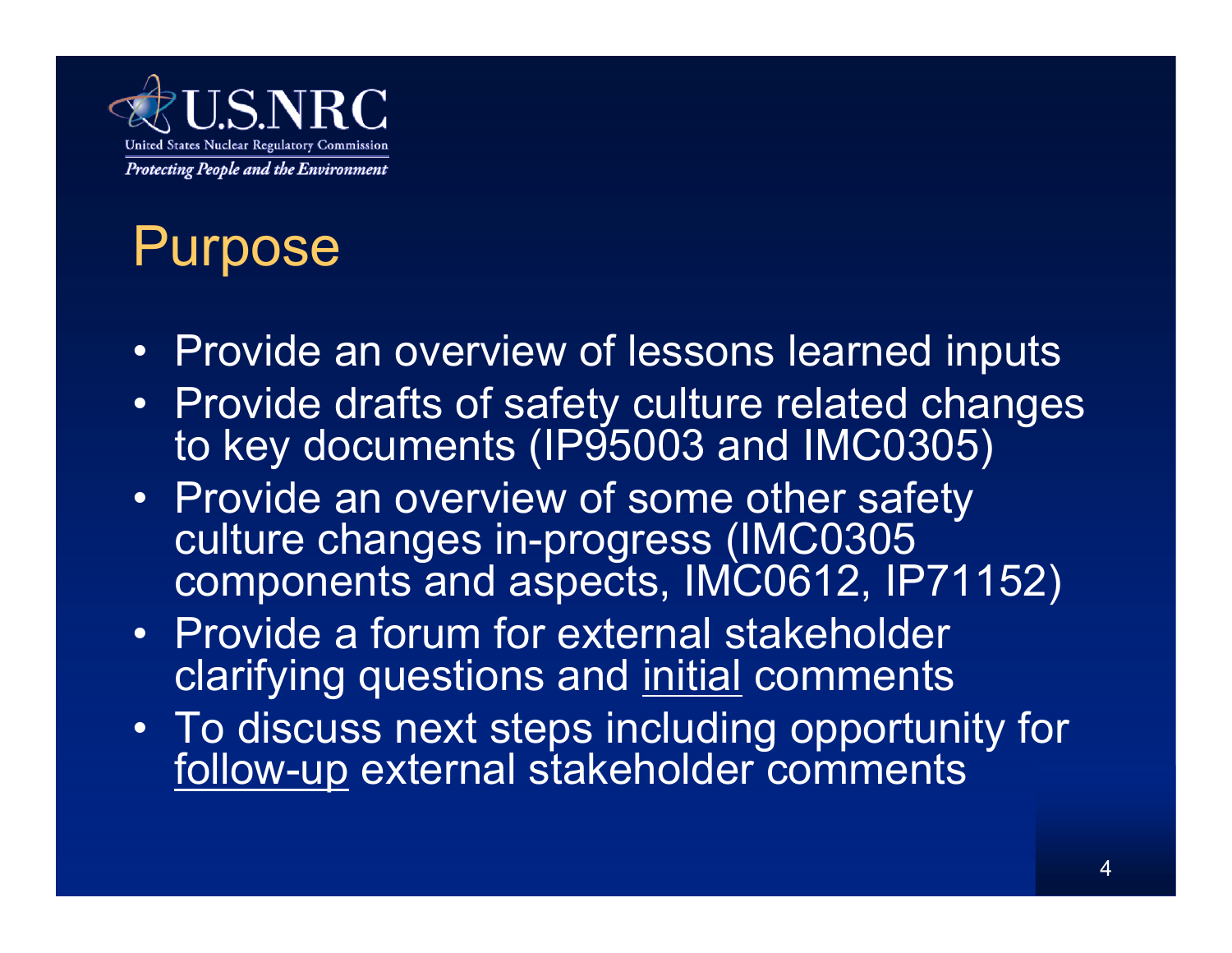

## **Success Statement for Meeting**

- $\bullet$  Open dialogue about draft working level approaches
- Obtain initial external stakeholder questions and comments
- Provide external stakeholders with sufficient information to help develop follow-up comments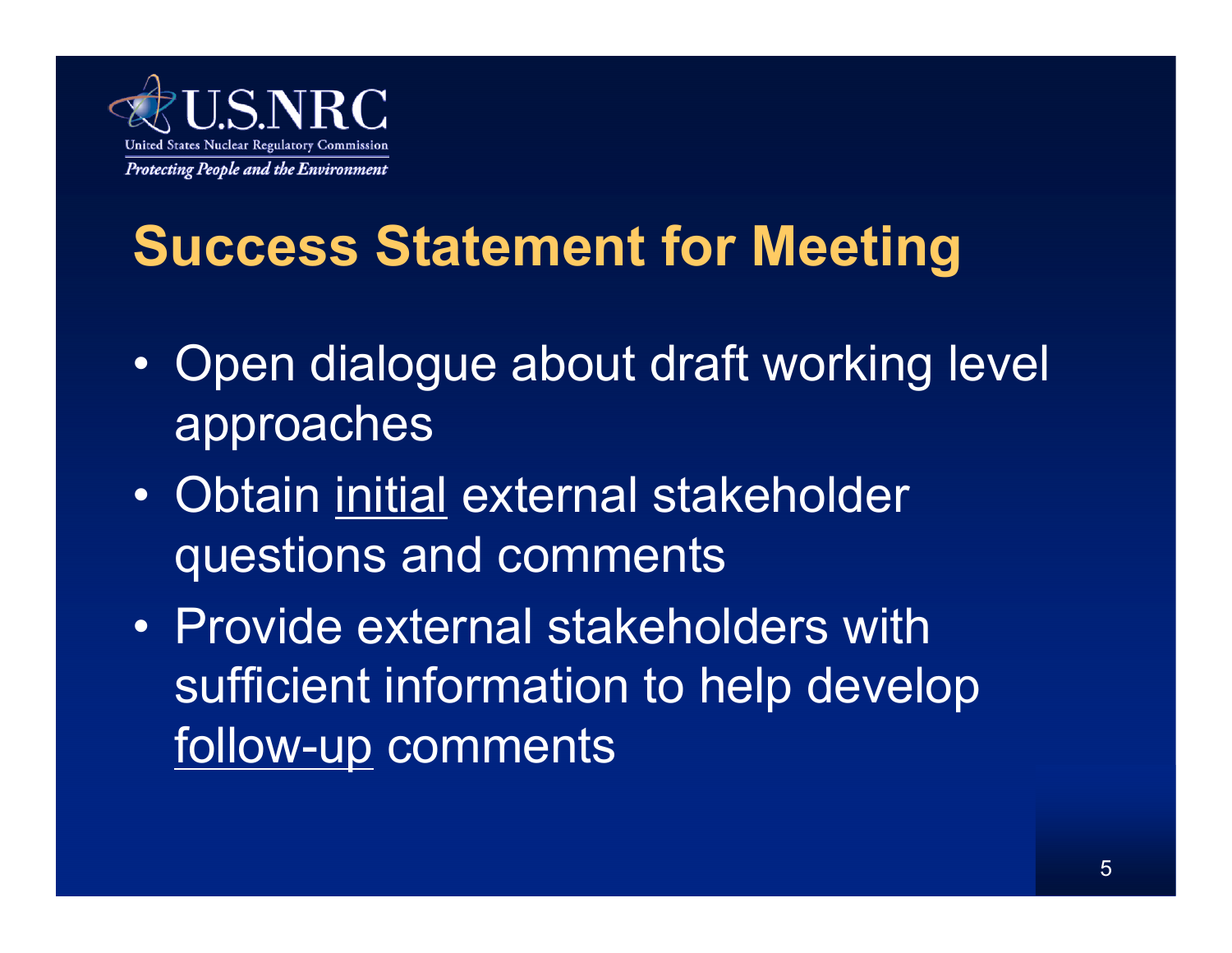

## **Meeting Ground Rules**

- $\bullet$  Meeting between the NRC and the Reactor Oversight Process Task Force
- $\bullet$  Opportunities will be provided for questions and initial comments from all external stakeholders as time permits
- $\bullet$  Commenter responsibilities – identification, conciseness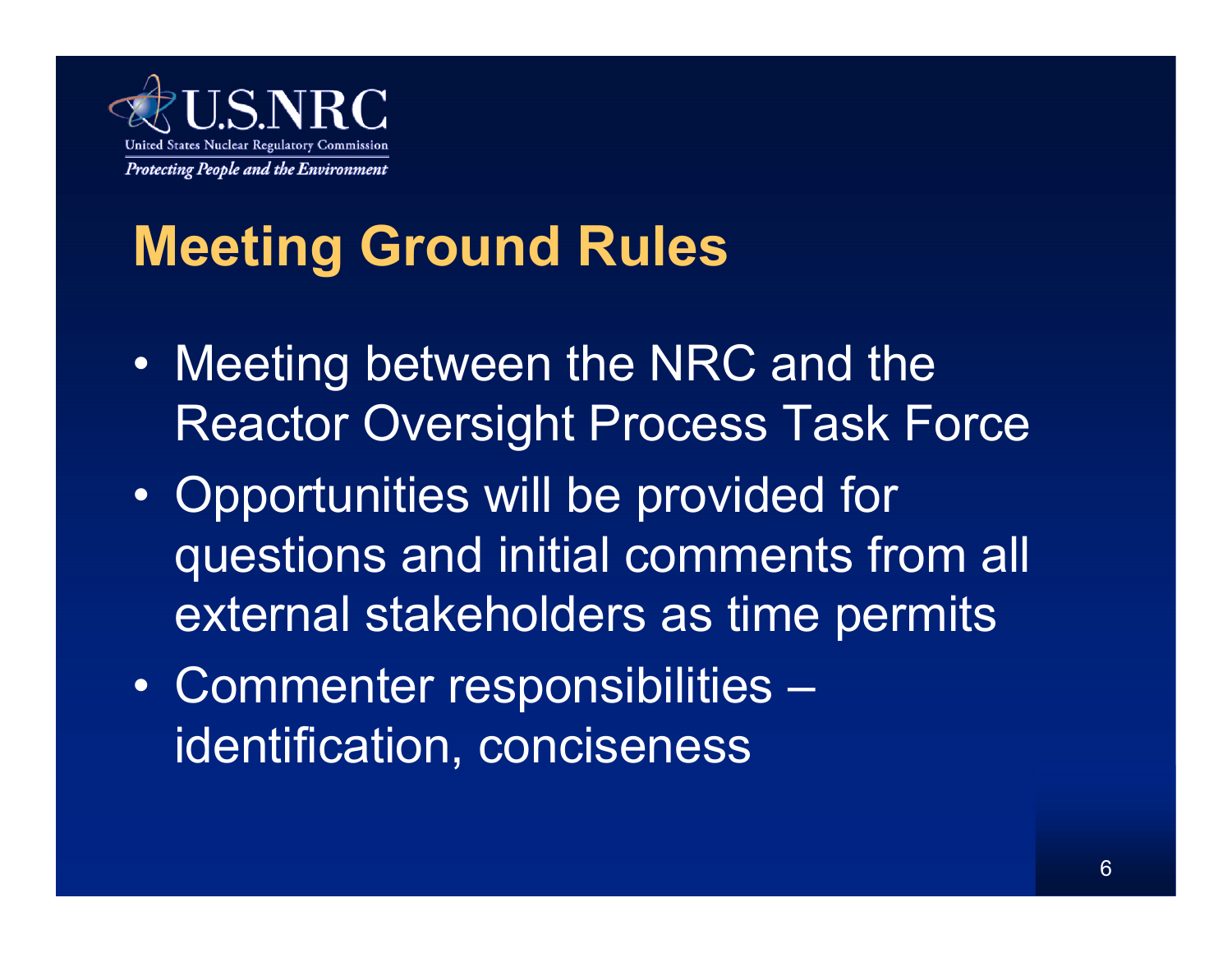

### **Caveats / Disclaimers**

- •Early in the evaluation process
- •Options are still being developed
- •Information reflects only working level products
- $\bullet$ Need for NRC management reviews
- • Need for consideration of external stakeholder initial and follow-up feedback
- All current ROP provisions remain in effect until formally changed!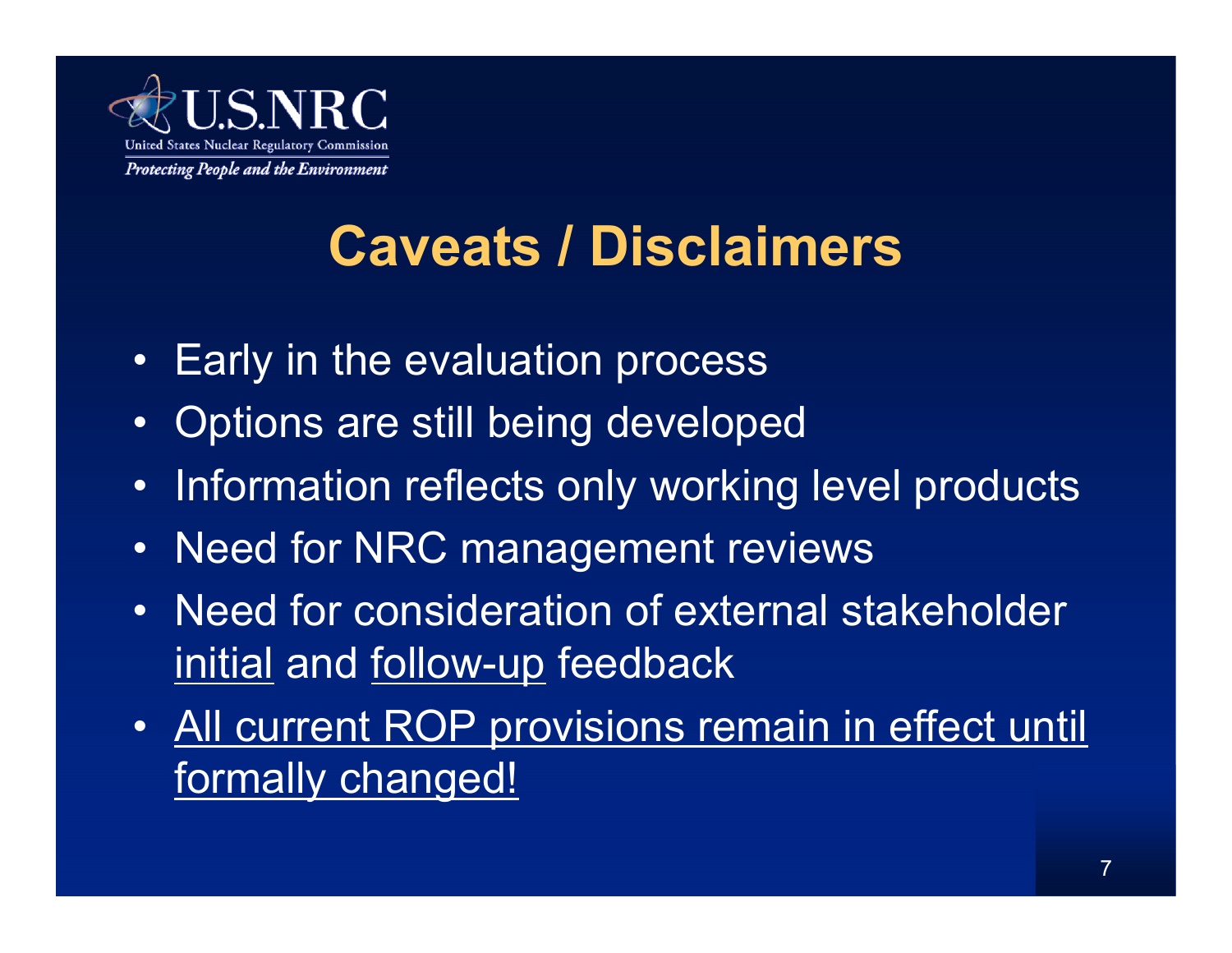

## **Overall ROP Safety Culture Plan**

- Considering lessons learned over 18-month implementation
- General description will be in 2007 ROP selfassessment Commission paper
- Seeking to identify options to improve effectiveness and efficiency of ROP guidance related to safety culture
- • Interacting with internal and external stakeholders
- Plan to roll out changes by the end of August 08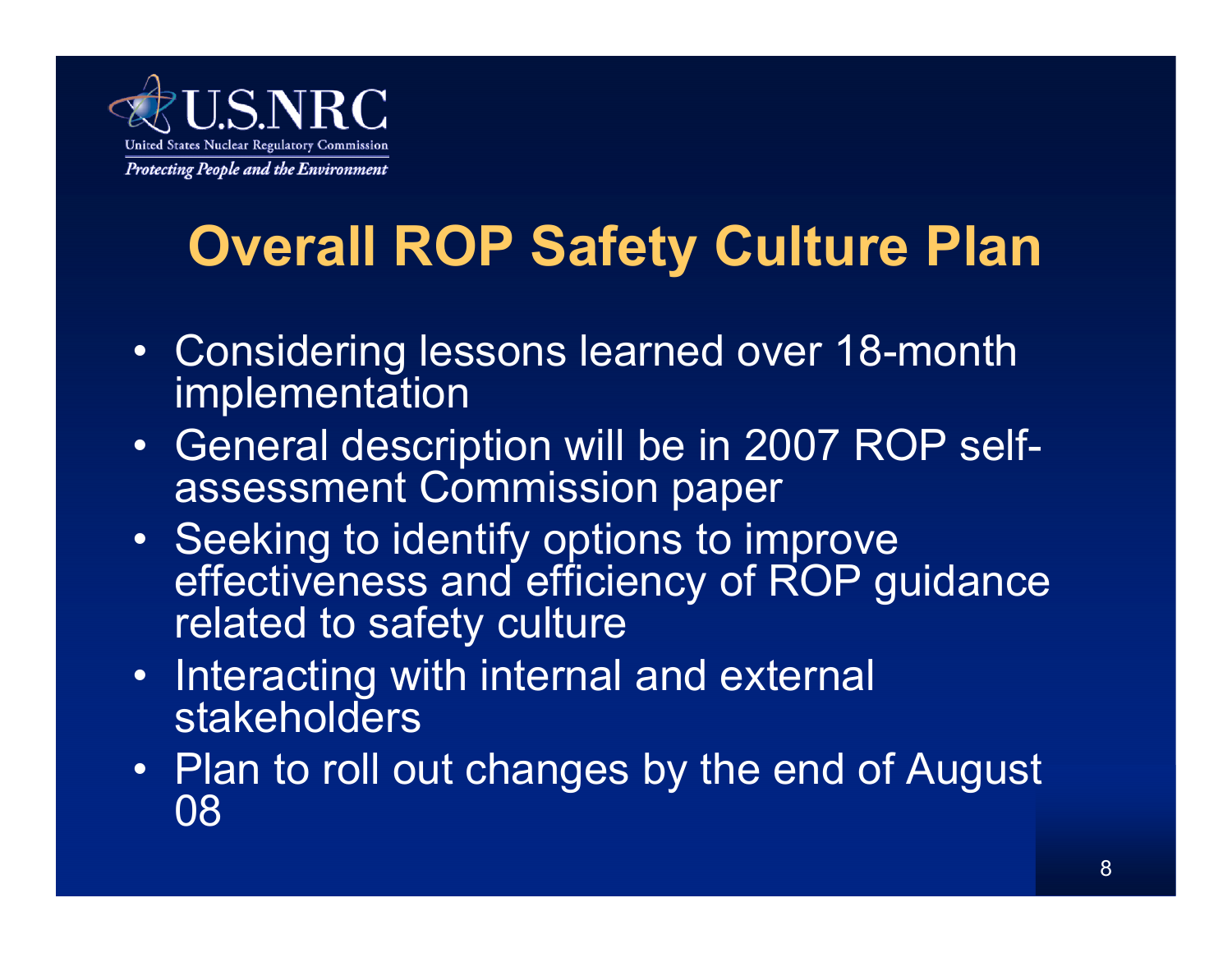

### **Safety Culture Lessons Learned Evaluation Inputs and Products**

- $\bullet$  Inputs: NRC reviews and audits, IP95003 implementation feedback, industry surveys, ROP self-assessment surveys, ROP internal feedback forms, Safety Culture Focus Team activities, ROP monthly meetings
- $\bullet$  Planned revisions to: IMC0305, IP9500X, IMC0612, IP71152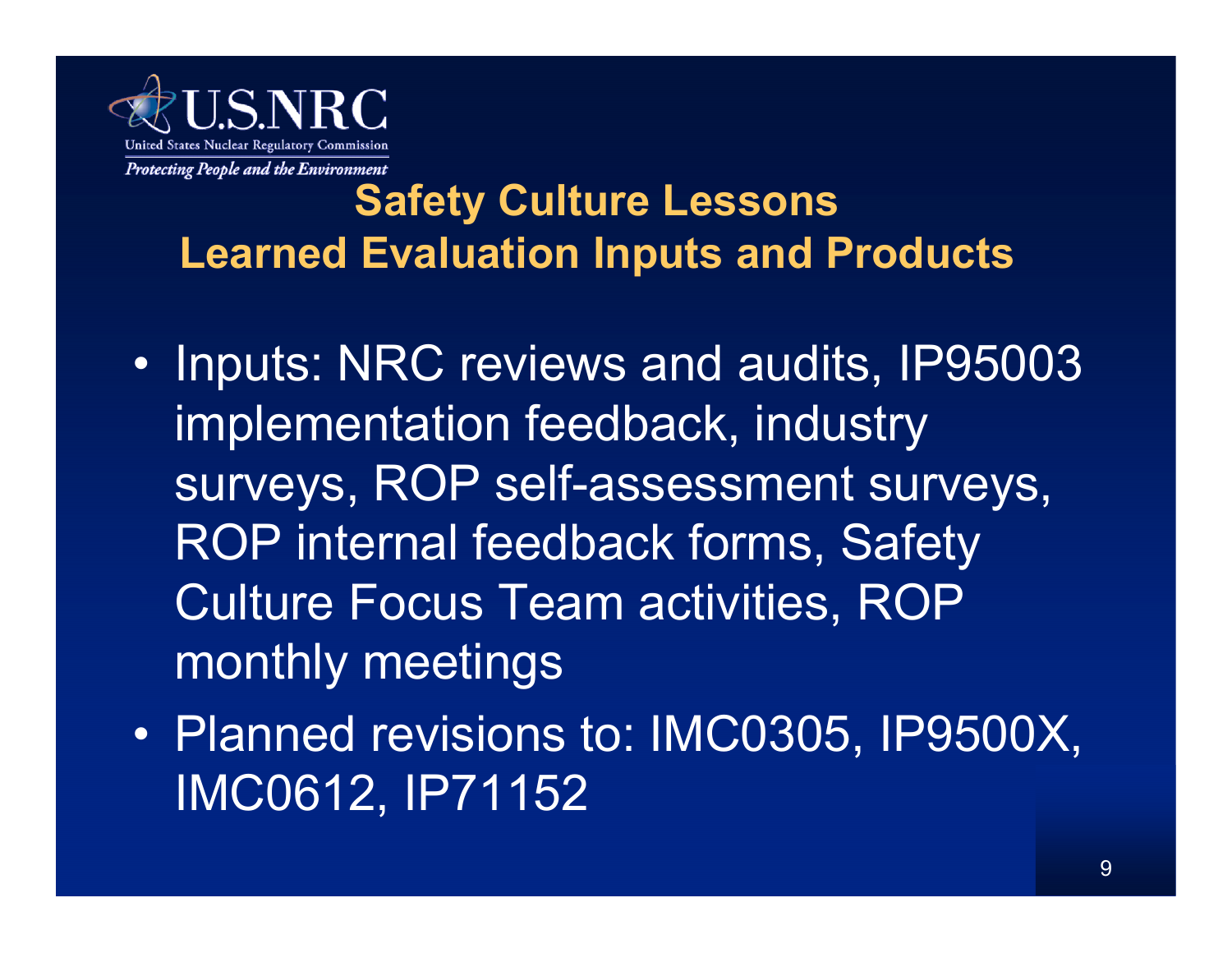

## **Sharing Working Level Products**

- $\bullet$  Draft guidance documents – safety culture related changes only
- $\bullet$  Reflective of working level evaluation of lessons learned inputs
- Minimal management review
- $\bullet$  Provides early opportunity for consideration of external feedback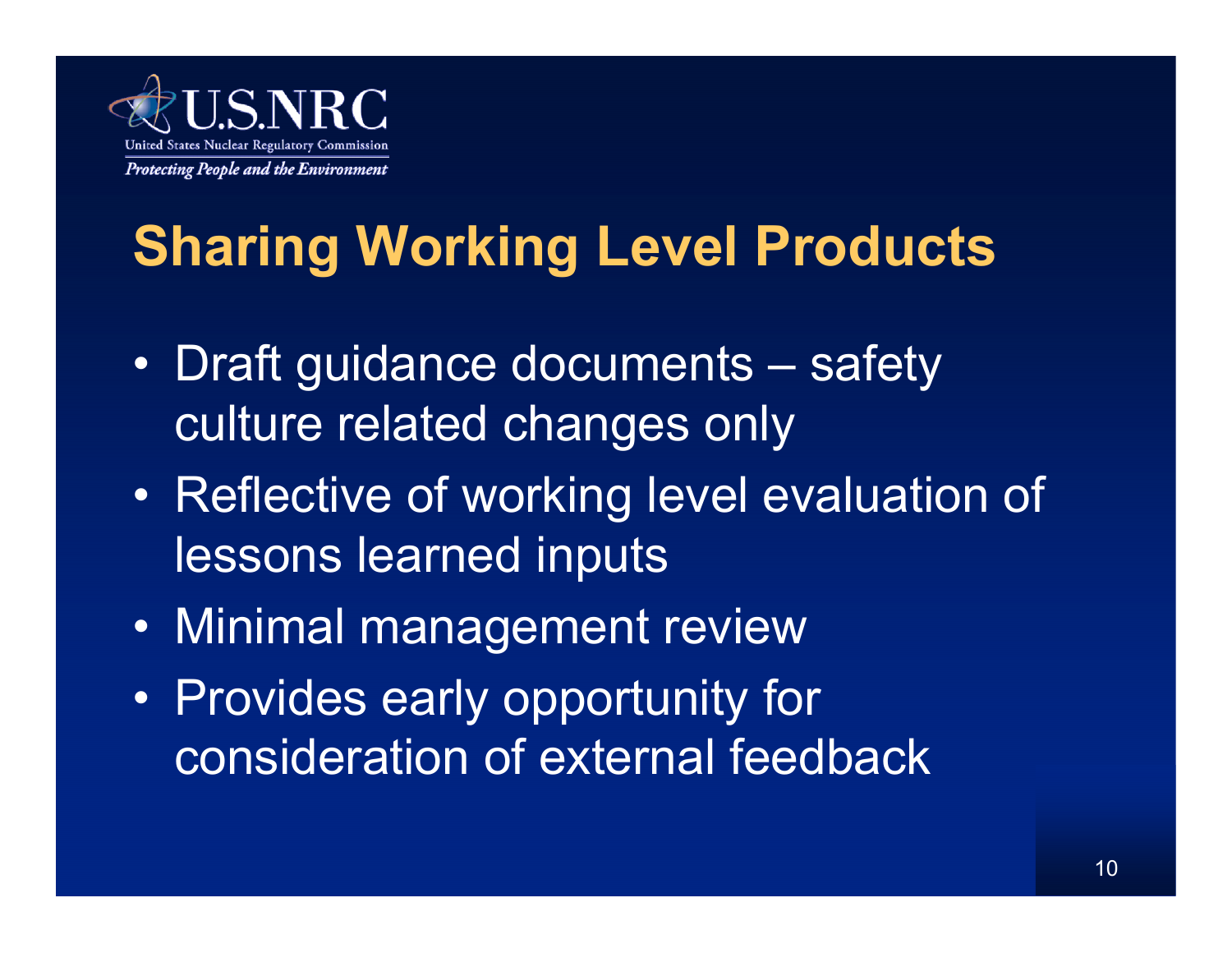

### **Sharing Working Level Documents continued**

- •4 week follow-up comment period
- Staff will consider comments received and revise guidance as deemed appropriate
- Documents will proceed through internal review and concurrence process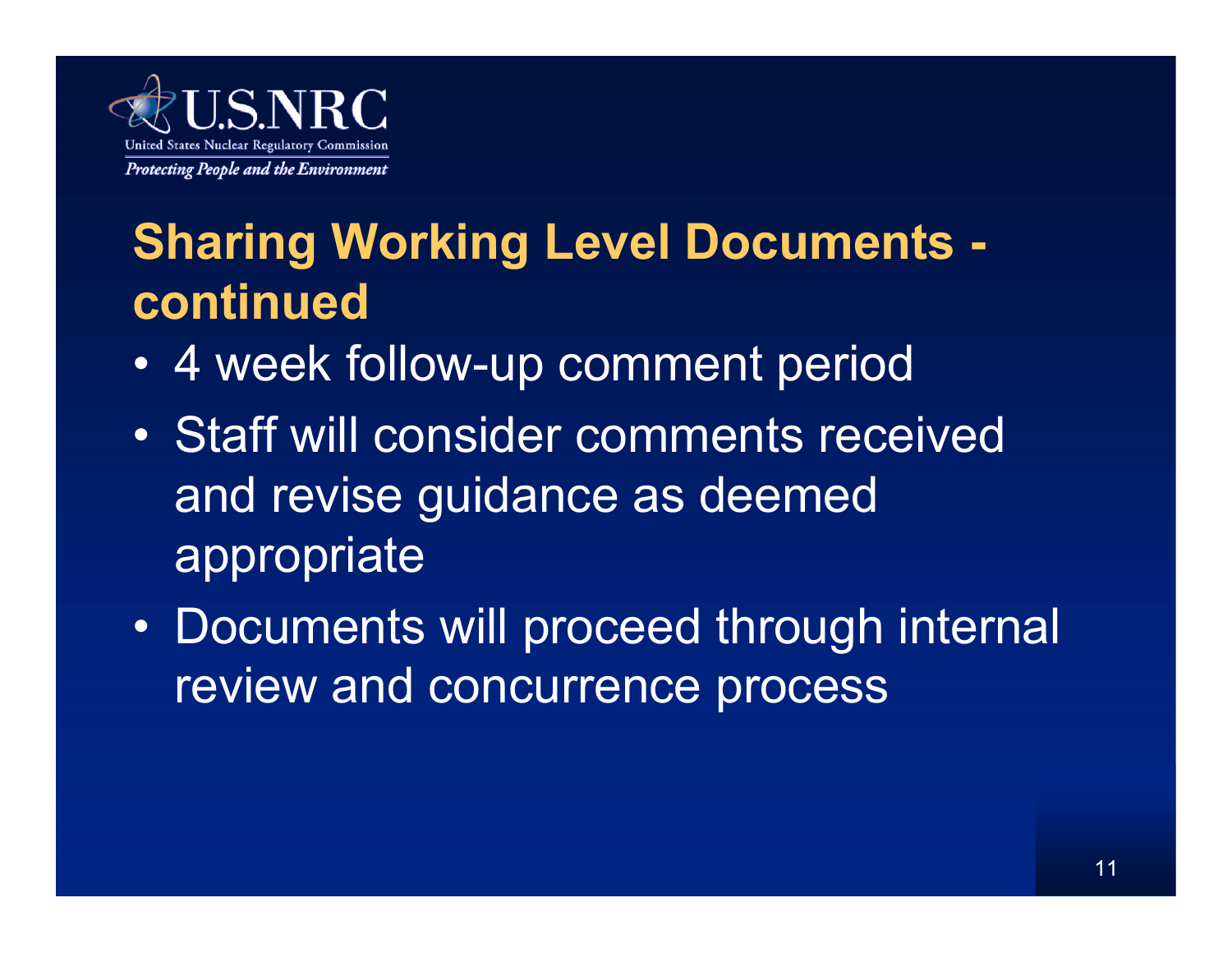

### **Cross-cutting Aspect Review**

- $\bullet$ RIV-led Task Group effort
- •Cross-cutting aspect assignment review
- • Focus on regional implementation of IMCs 0305 (assessment process) and 0612 (inspection reports)
- $\bullet$  Observation of inspection debriefs and mid-cycle assessments
- $\bullet$ Sample review of inspection reports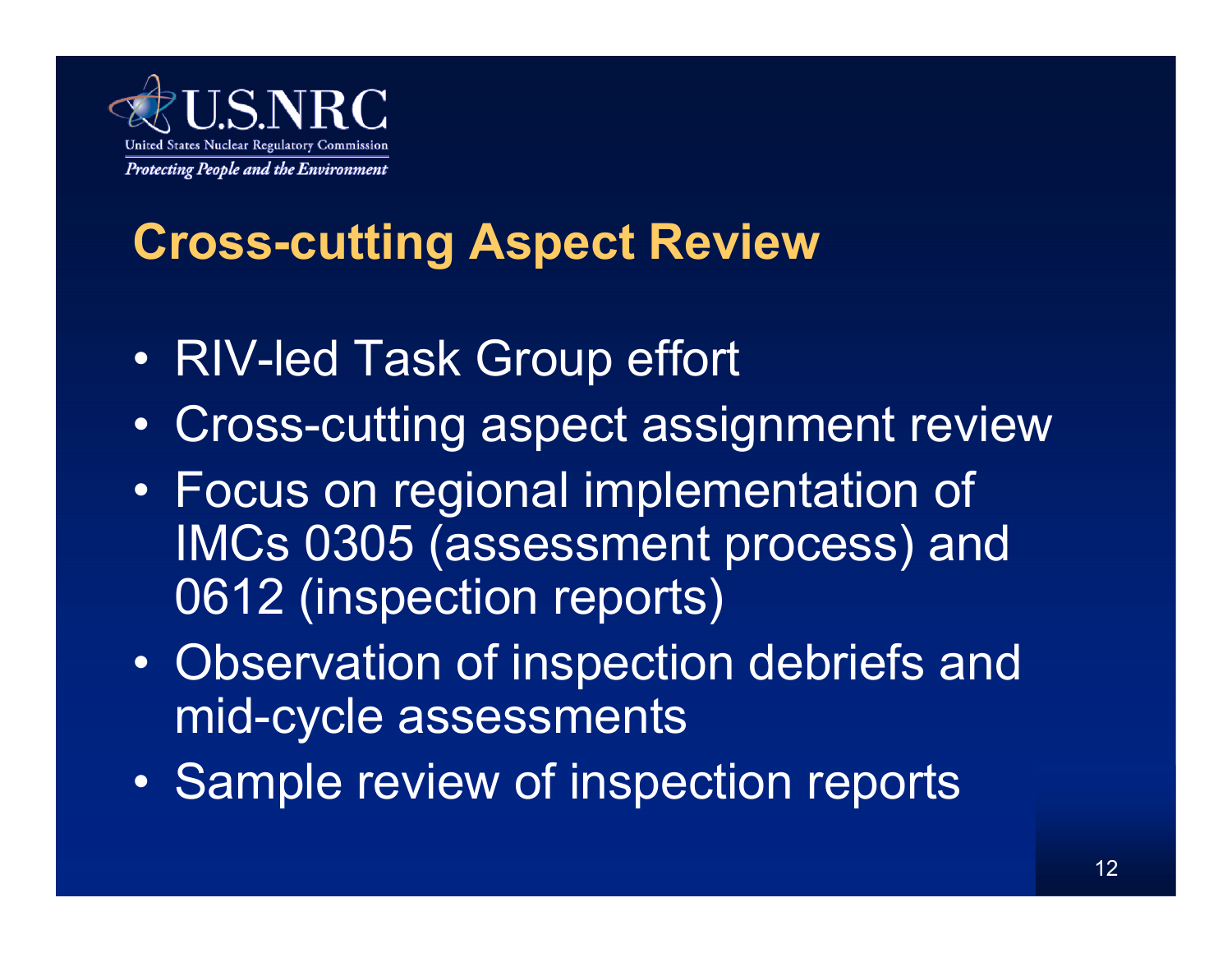

### **Cross-cutting Aspect Review Recommendations**

- $\bullet$  Conduct of inspection debriefs (Outside safety culture scope)
- $\bullet$  Augment IMC0612 guidance for assigning and documenting cross-cutting aspects (Will present overview of IMC0612 changes related to safety culture)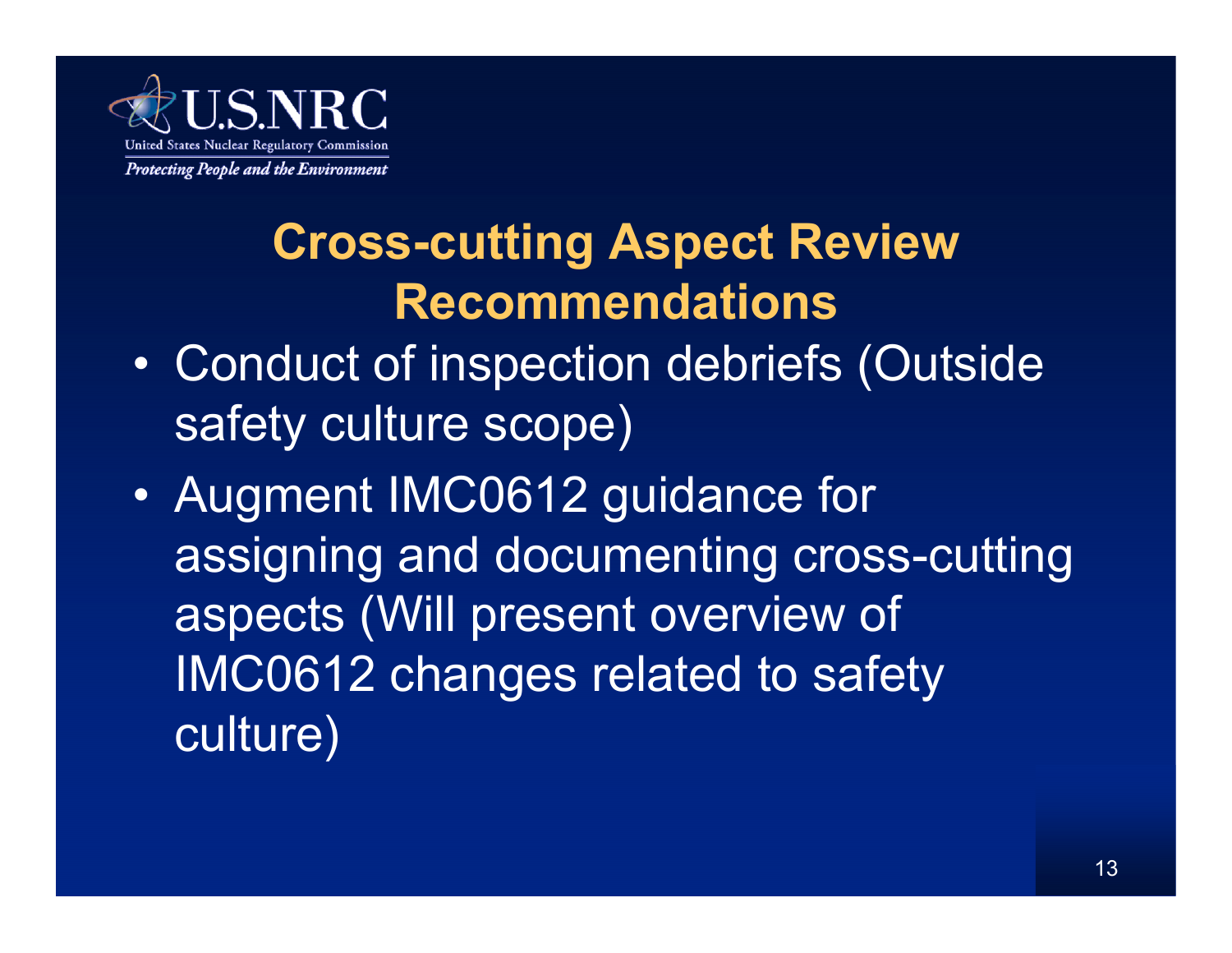

### **Cross-cutting Aspect Review Recommendations - continued**

- • Provide periodic training on ROP guidance changes (Outside safety culture scope)
- • Need to clarify cross-cutting theme (Change to IMC0305)
- Need to remove duplication between substantive cross-cutting issue Criterion 1 and 2 (Change to IMC0305 sections)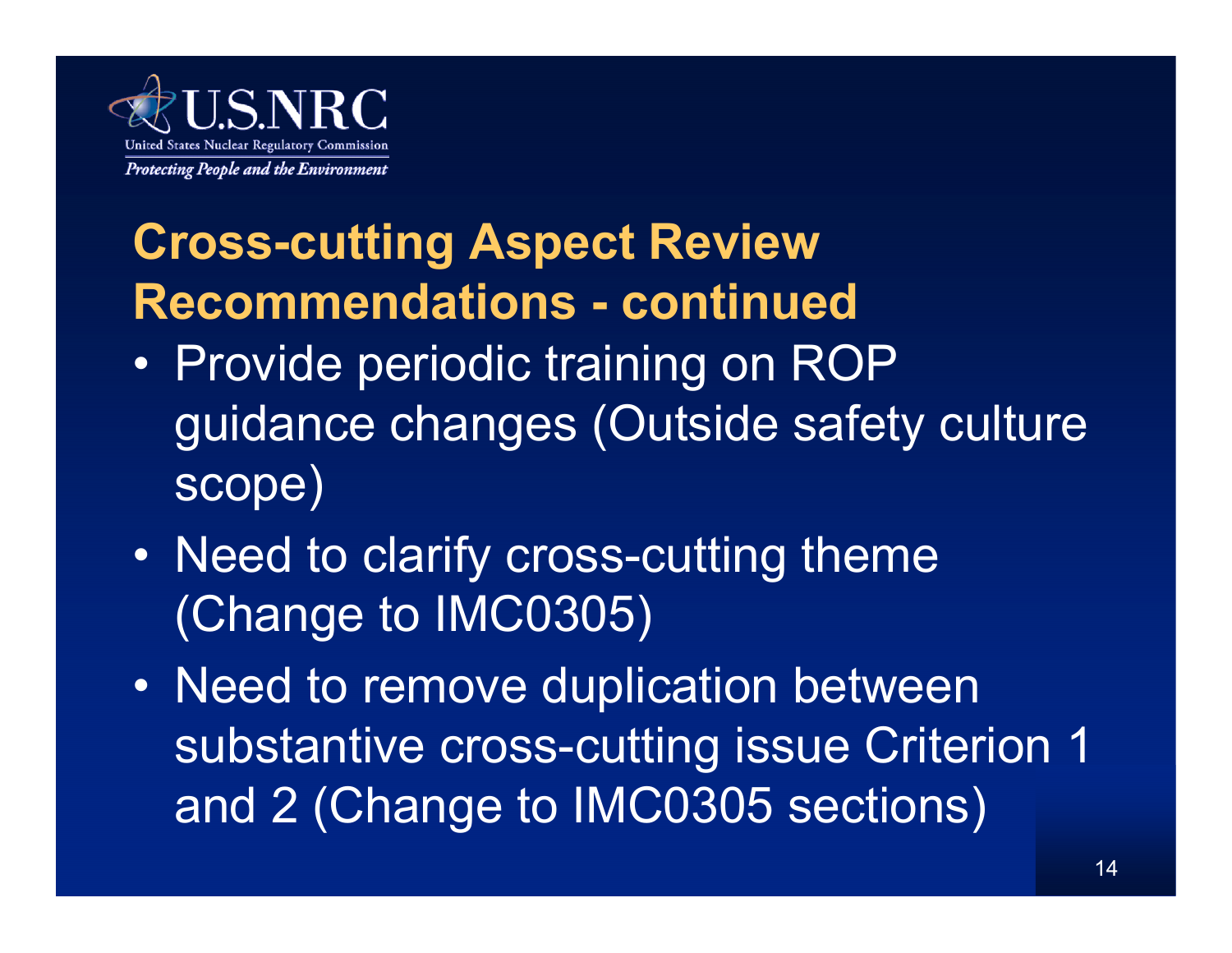

### **Palo Verde IP95003 Recommendations**

- • First implementation of IP95003 safety culture assessment
- 28 discrete recommendations resulted from the inspection
- $\bullet$ Some are non-safety culture related
- Will discuss items related to IMC0305 and IP95003 safety culture sections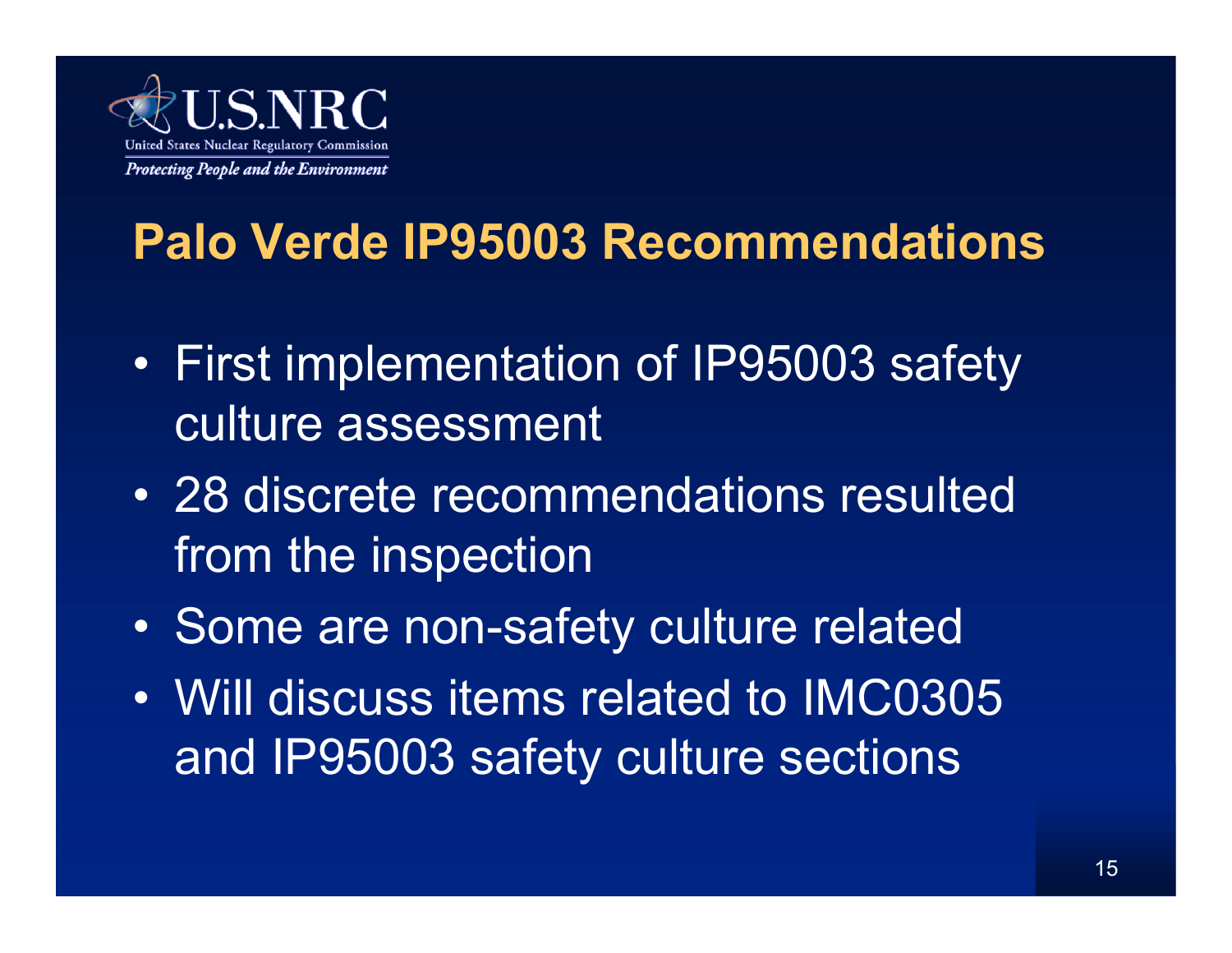

### **Overview of Palo Verde IP95003 Recommendations**

- Re-examine "Other" cross-cutting components
- $\bullet$  Clarify assignment of multiple cross-cutting aspects to a finding
- $\bullet$  Consideration to integrate repetitive substantive cross-cutting issue within the action matrix
- •More guidance on collective risk assessment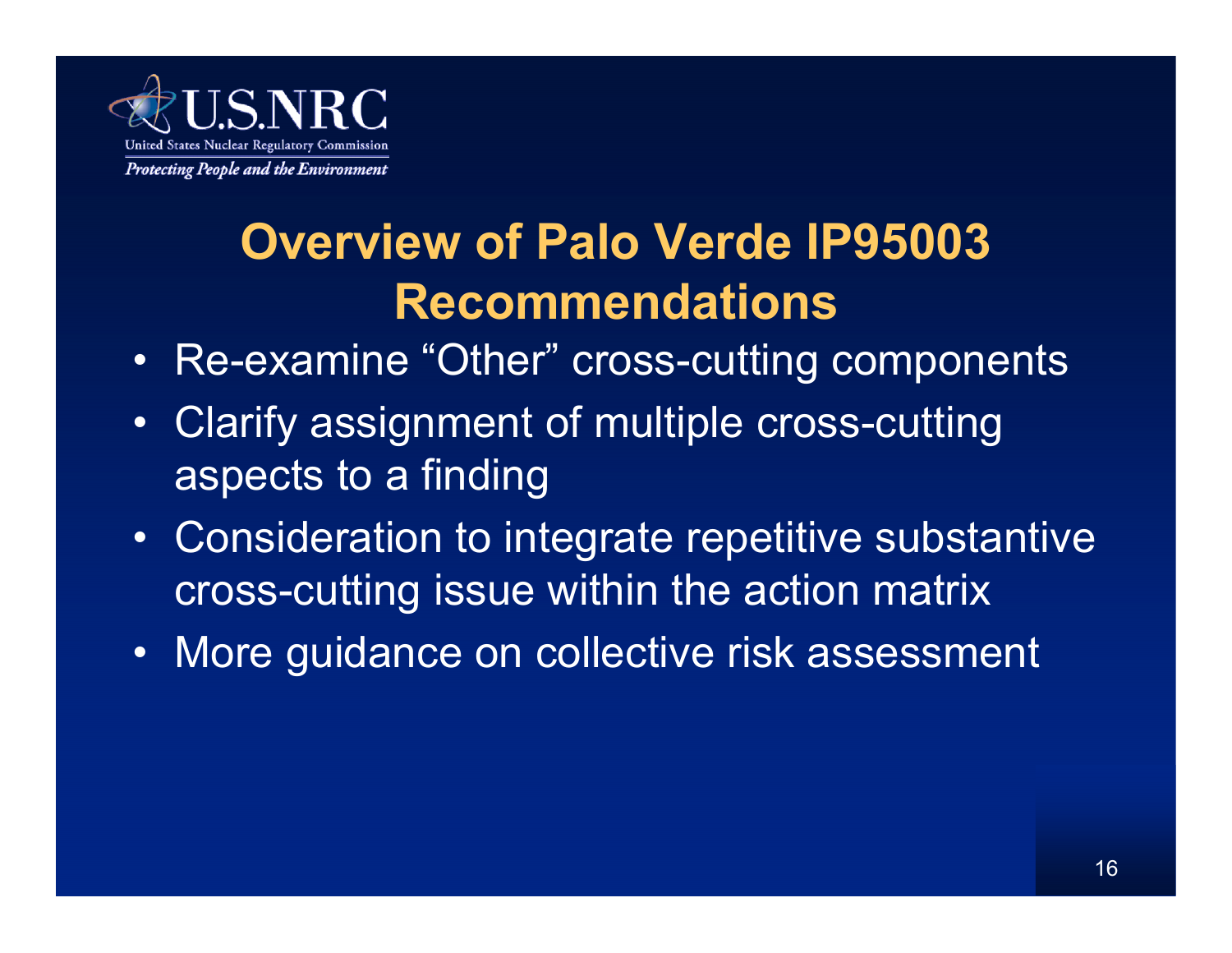

### **Overview of Palo Verde IP95003 Recommendations- continued**

- $\bullet$  Development of NRC endorsed licensee safety culture assessment process for IP95003 and IMC0305 requests
- • Allow greater flexibility on IP95003 inspection timing
- $\bullet$  Consider precursors predictive of licensee declining performance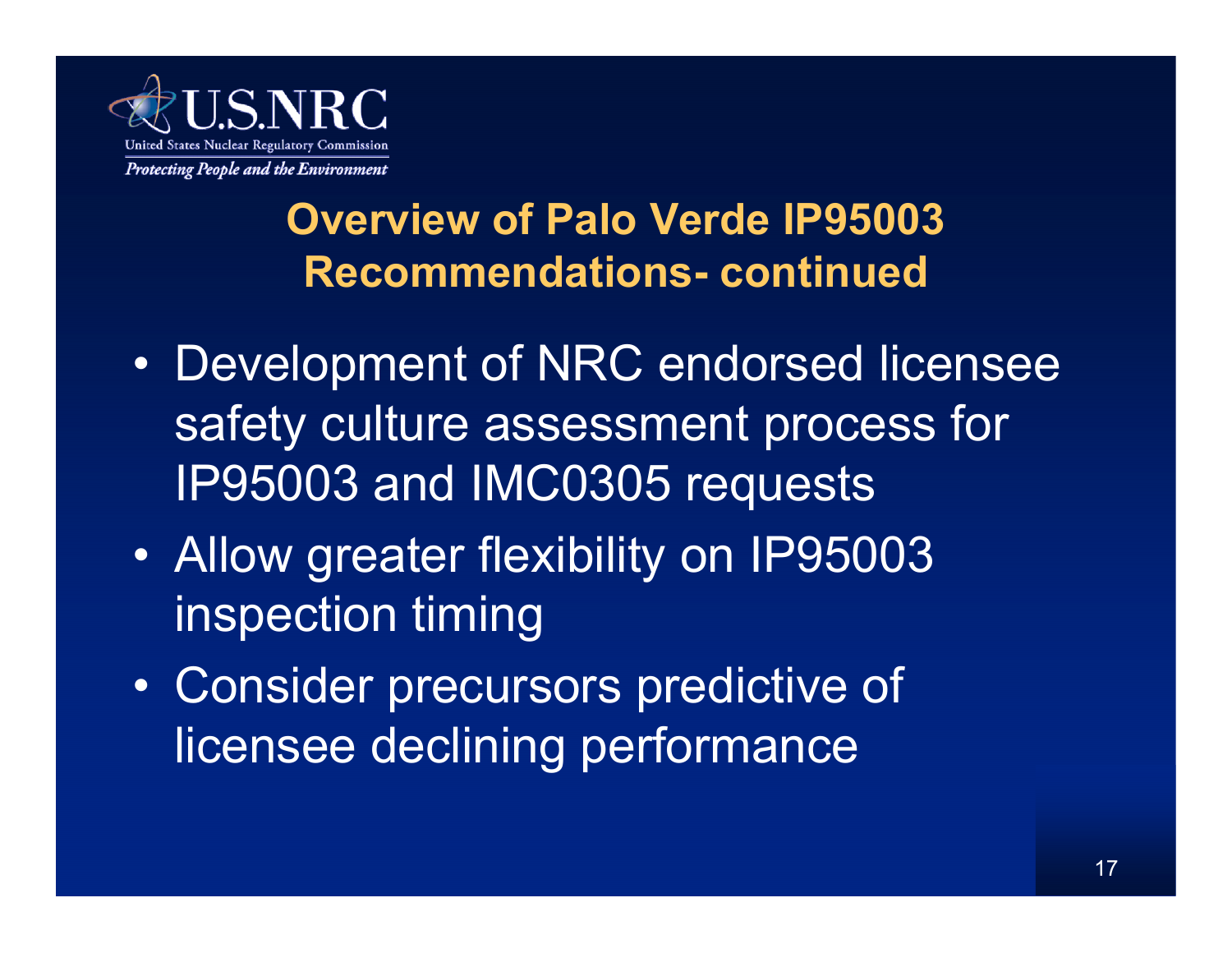

## **Draft ROP Guidance Documents**

- Bar line text shows additions from current approved version
- $\bullet$  Most deletions from current approved version are in bubbles on right hand side of the page
- Comment bubbles are used for explanation and noting related lesson learned input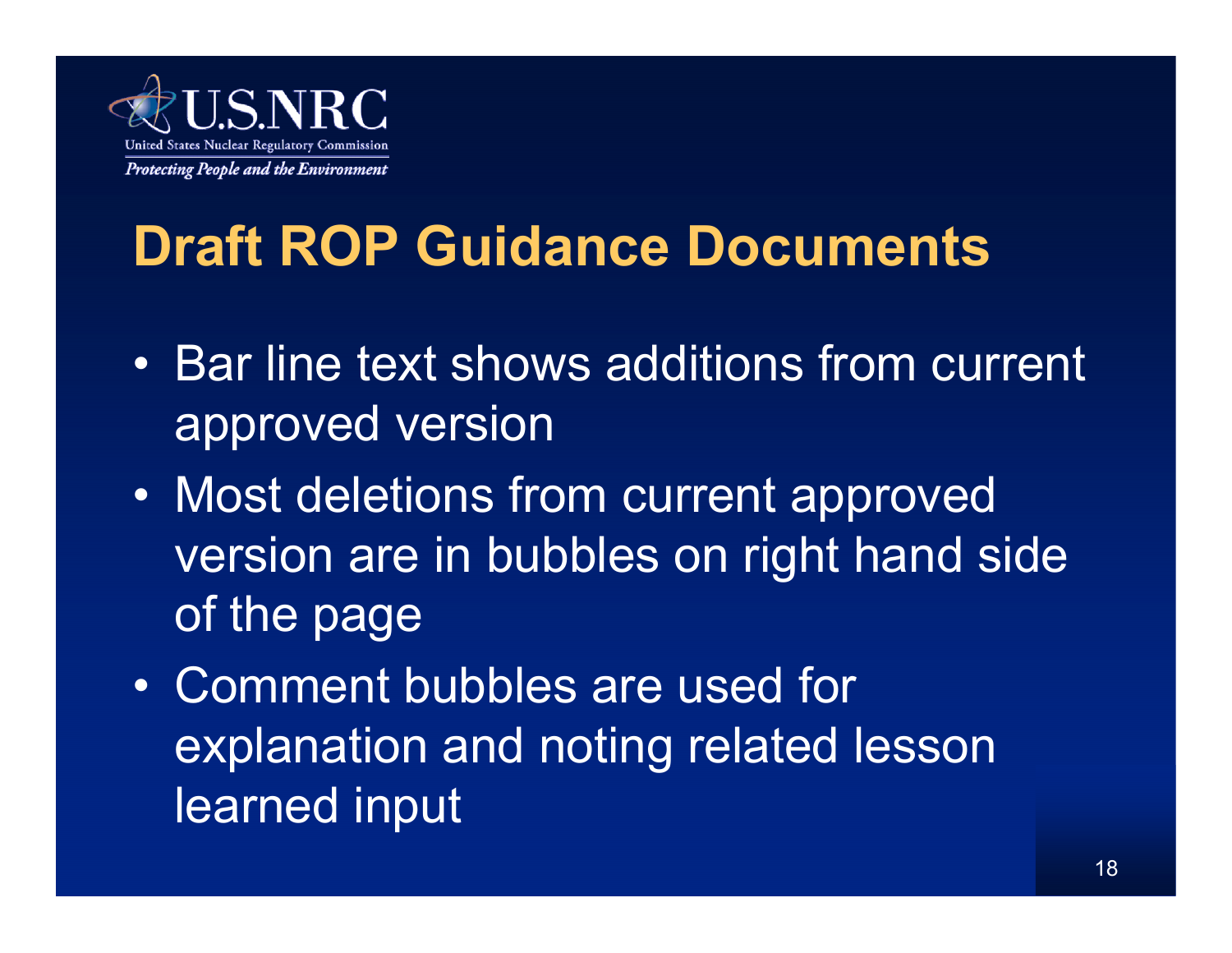

### **IMC0305**

- Response to repetitive substantive crosscutting issue (pages 45 -46) with the same cross-cutting aspect
- •For 2<sup>nd</sup> substantive cross-cutting issue: follow-up with problem identification and resolution inspection annual sample review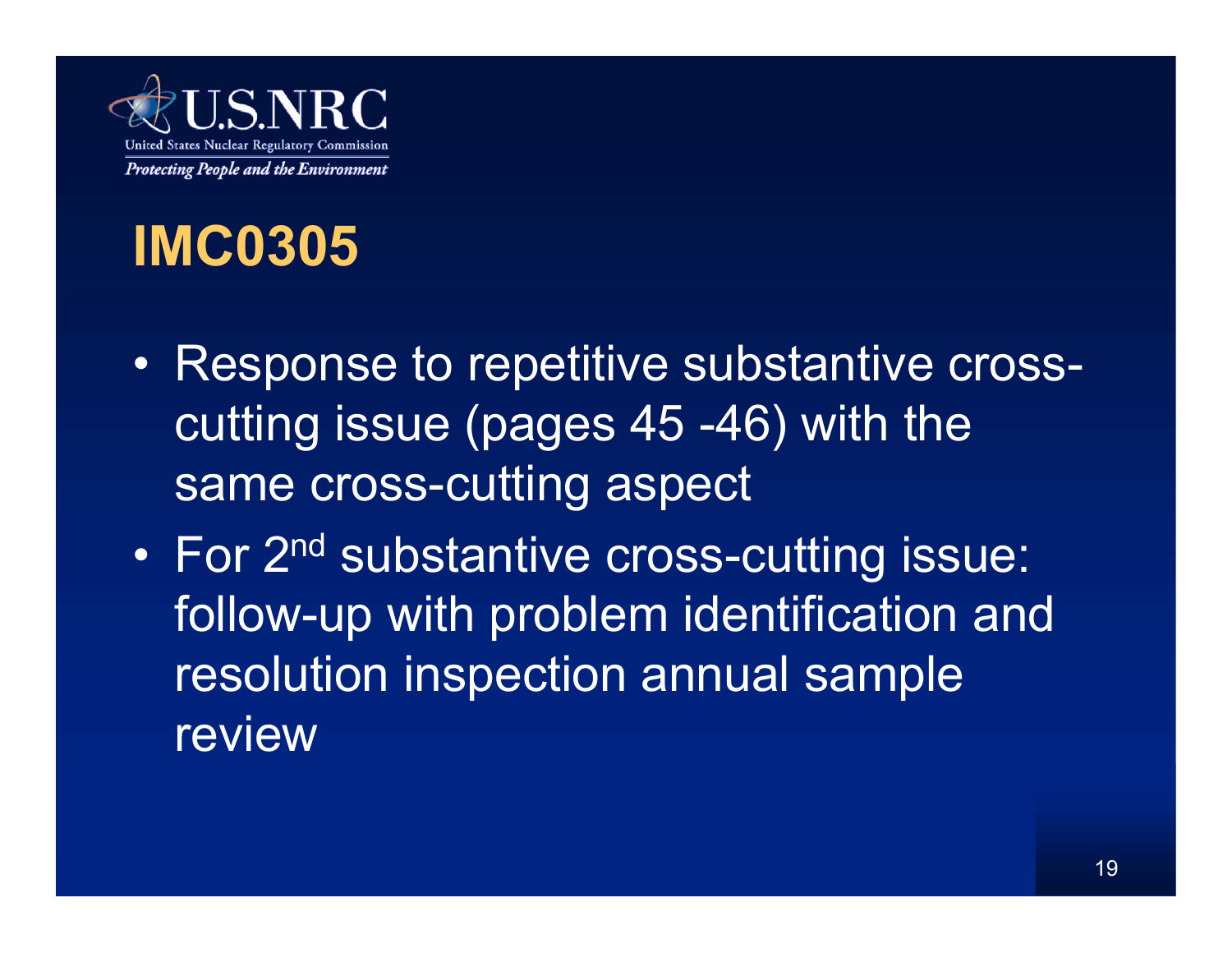

- $\bullet$ For 3<sup>rd</sup> substantive cross-cutting issue with the same cross-cutting aspect:
	- If in problem identification or resolution area, clarified typical request is for an independent licensee safety culture assessment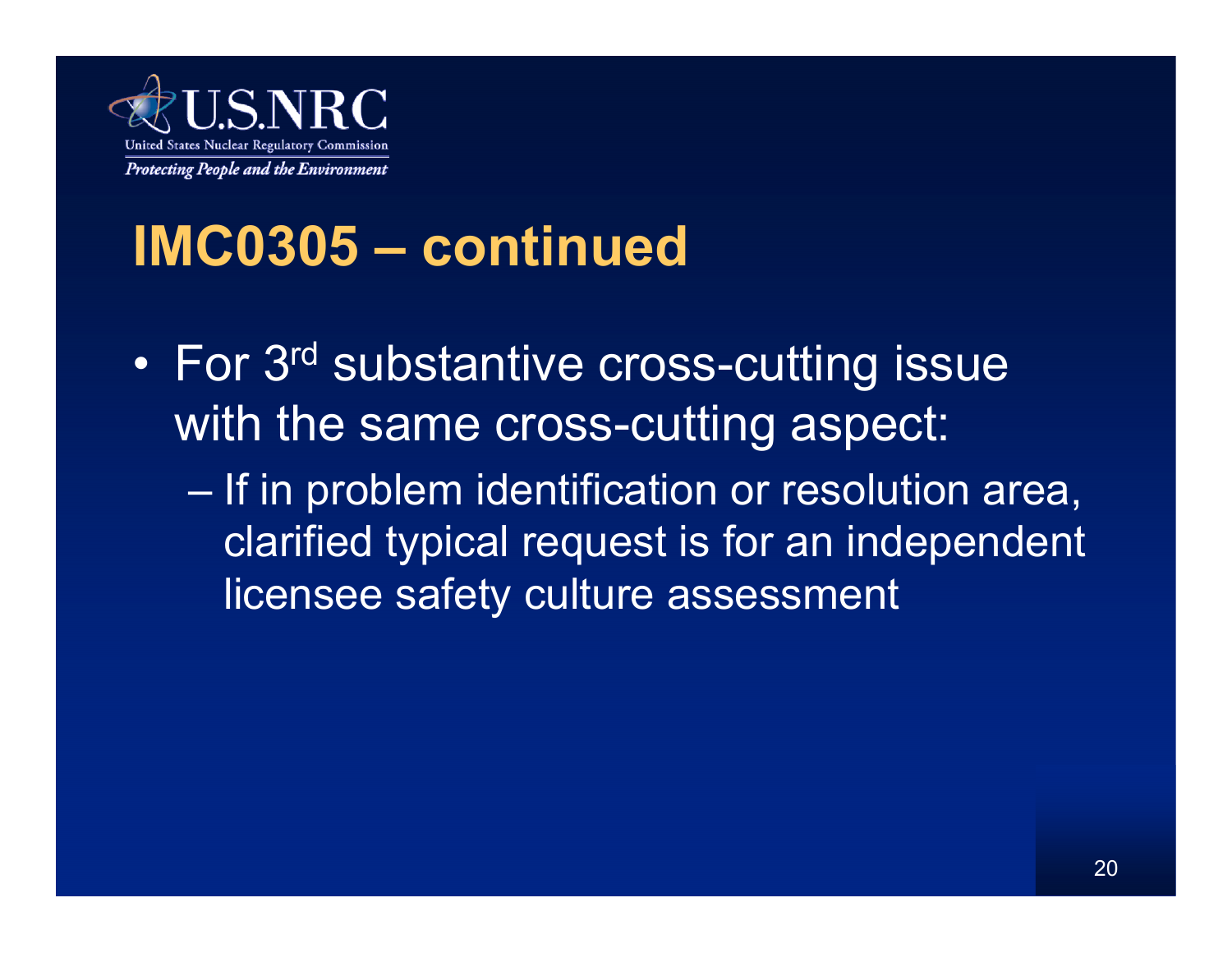

- If licensee resolution for substantive cross-cutting issue determined nontimely, conduct a focused problem identification and resolution team inspection on annual basis
- $\bullet$  Intent of inspection is to ensure appropriate level of licensee oversight of corrective actions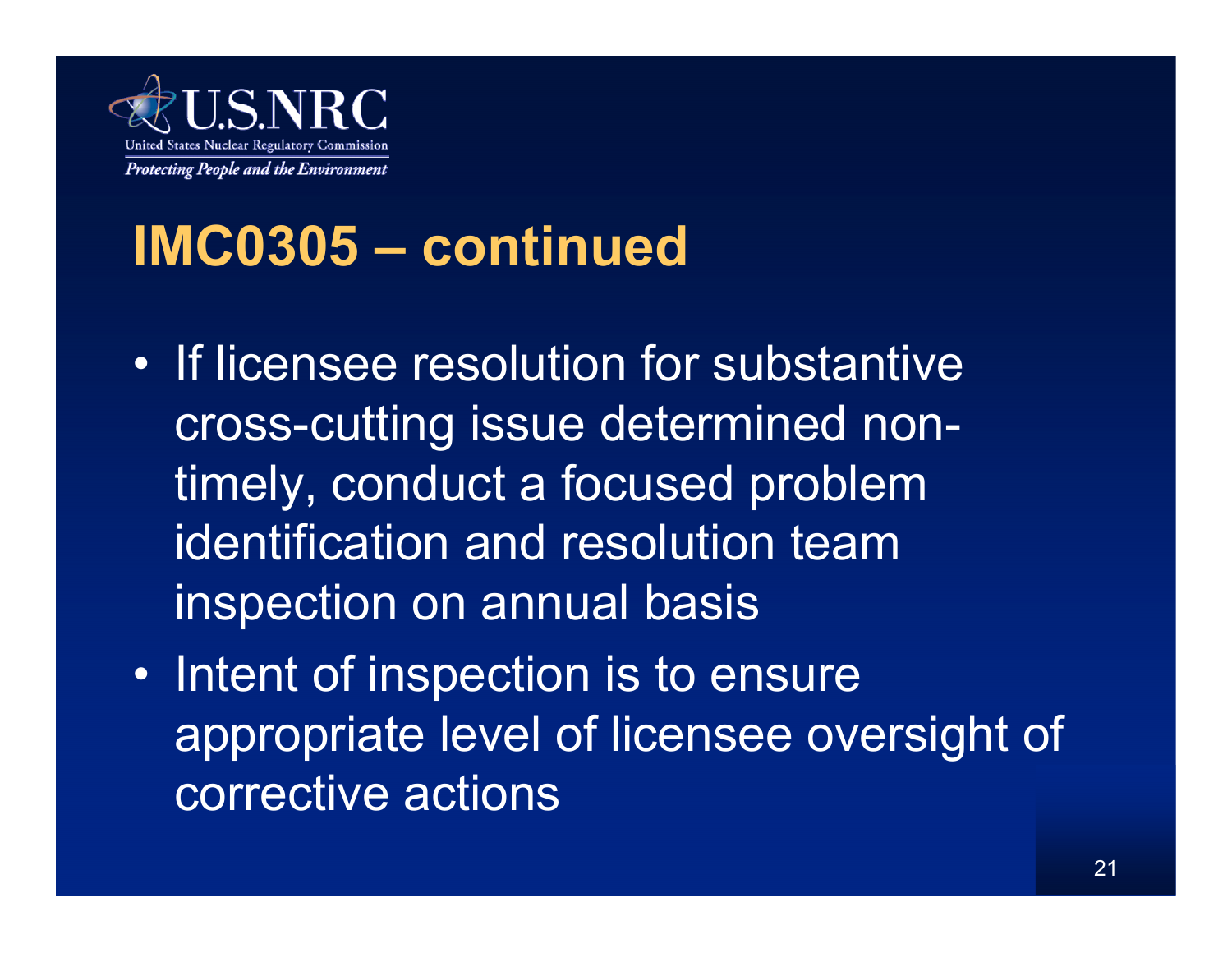

- • Recognition that safety conscious work environment issues can legitimately take longer to resolve
- Region can defer conduct of follow-up problem identification and resolution focused inspection and of licensee safety culture assessment request until the 4<sup>th</sup> consecutive safety conscious work environment substantive crosscutting issue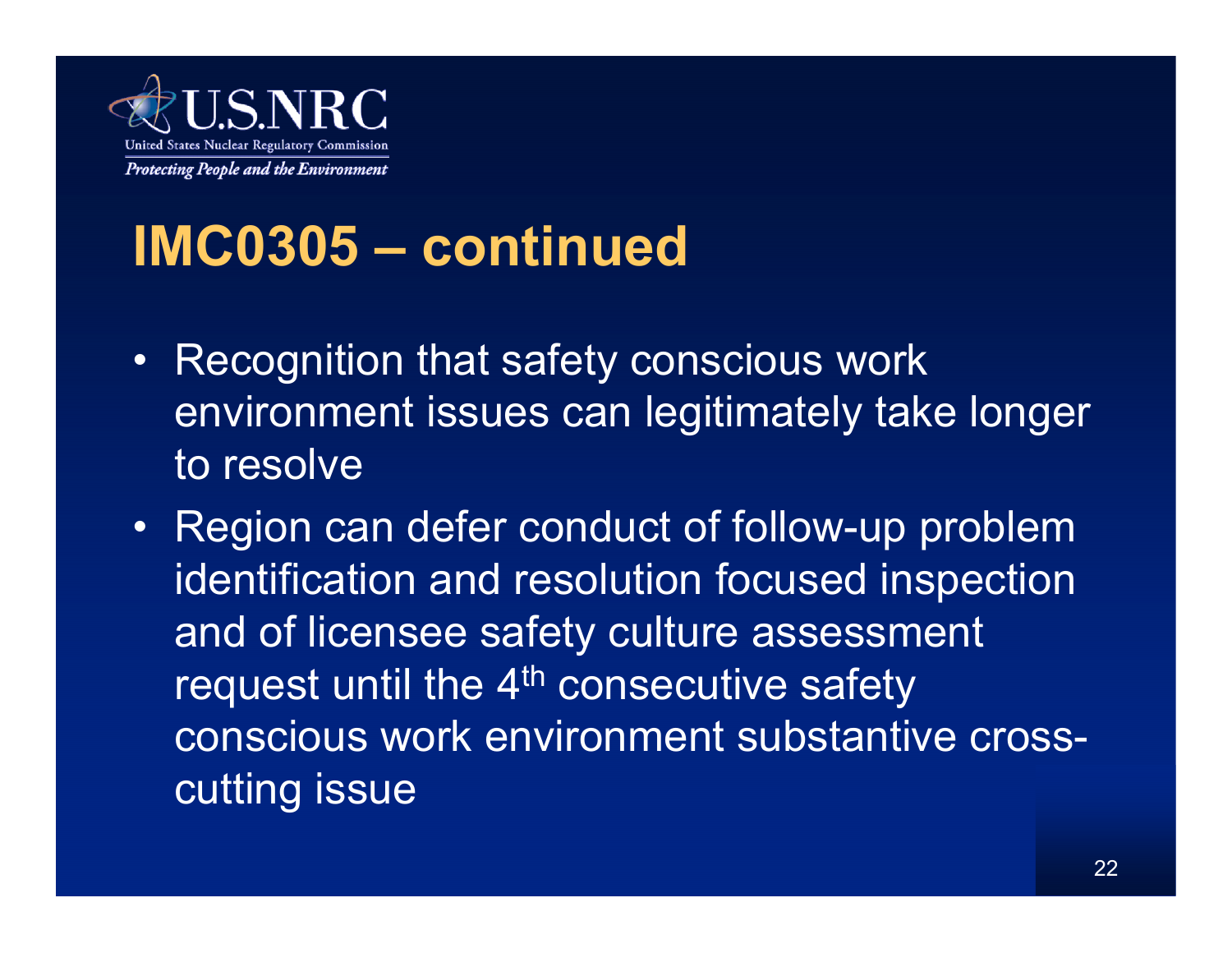

- Added definition for safety culture assessment  $(page 3 - 4)$
- Clarified self-, independent, and third party assessor definitions
- $\bullet$ Clarified expectations on scope of assessment
- $\bullet$  Clarified expectations for safety culture assessor personnel performing the assessment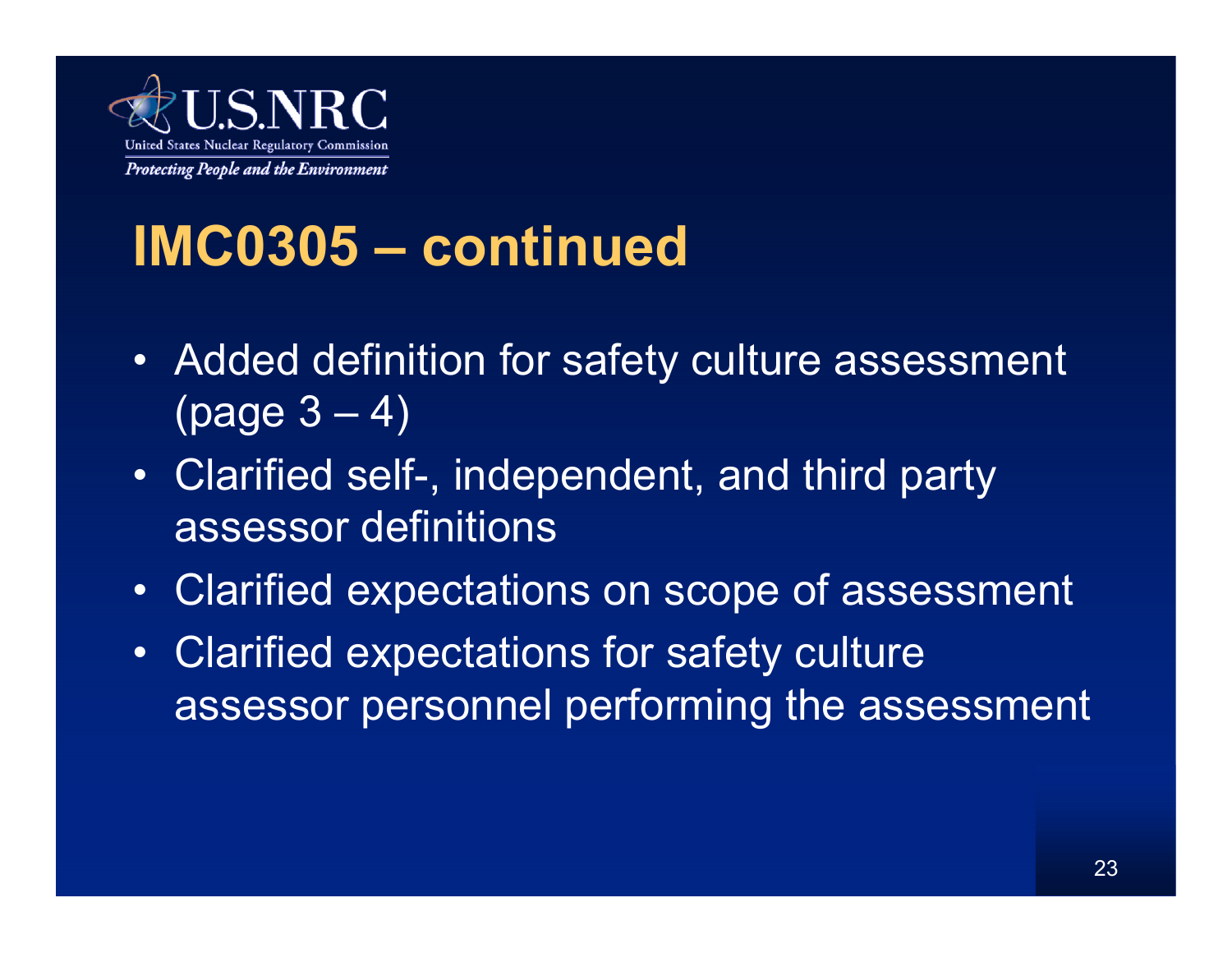

• Added clarification for NRC to use appropriate inspection attributes from IP95003 to evaluate a licensee's safety self- and independent safety culture assessment (pages 19 and 45)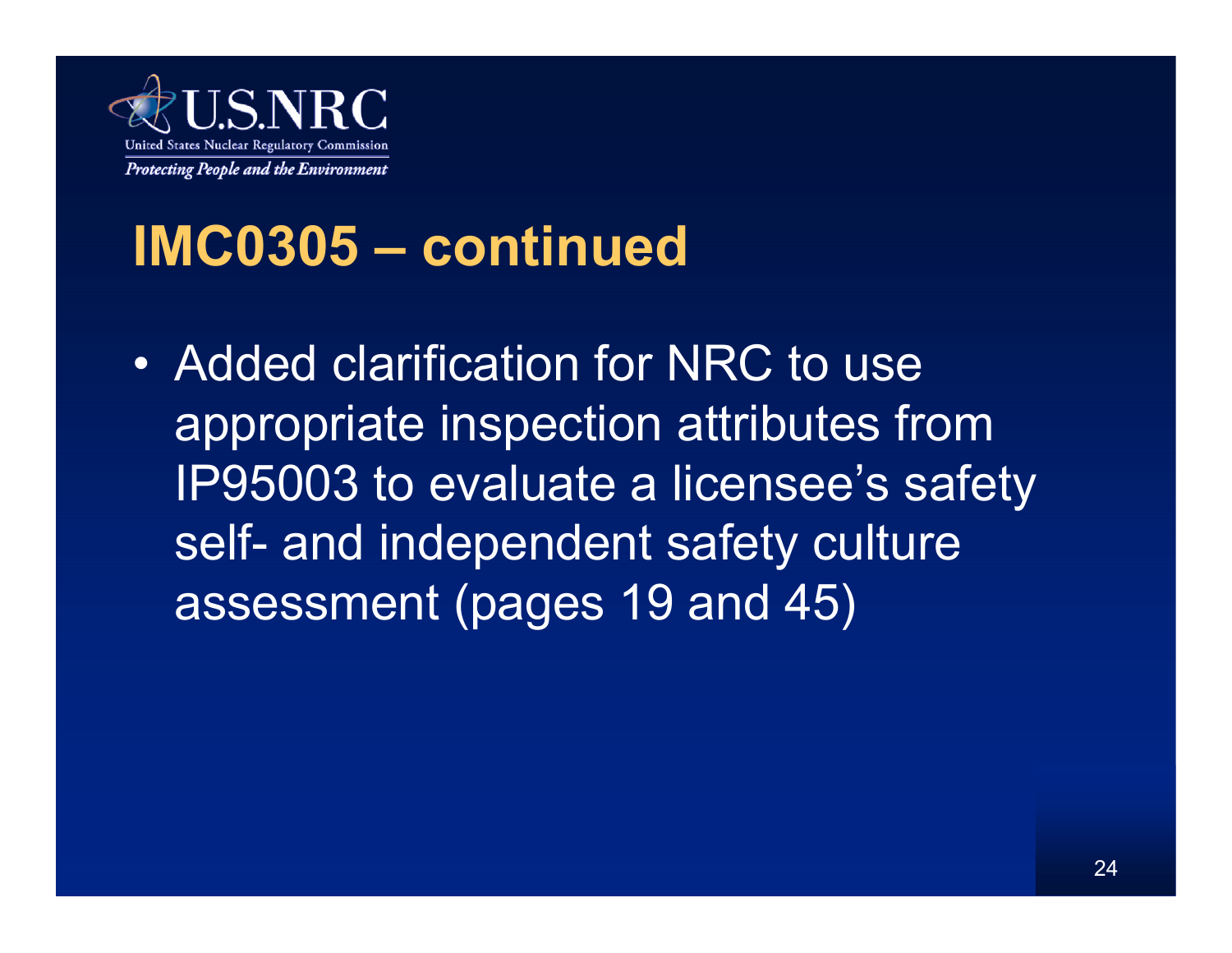

- $\bullet$  Modified to acknowledge NRC graded safety culture assessment (page 20)
- $\bullet$  Based on results of evaluating licensee third party safety culture assessment methodology and implementation
- Details in IP95003 to be discussed later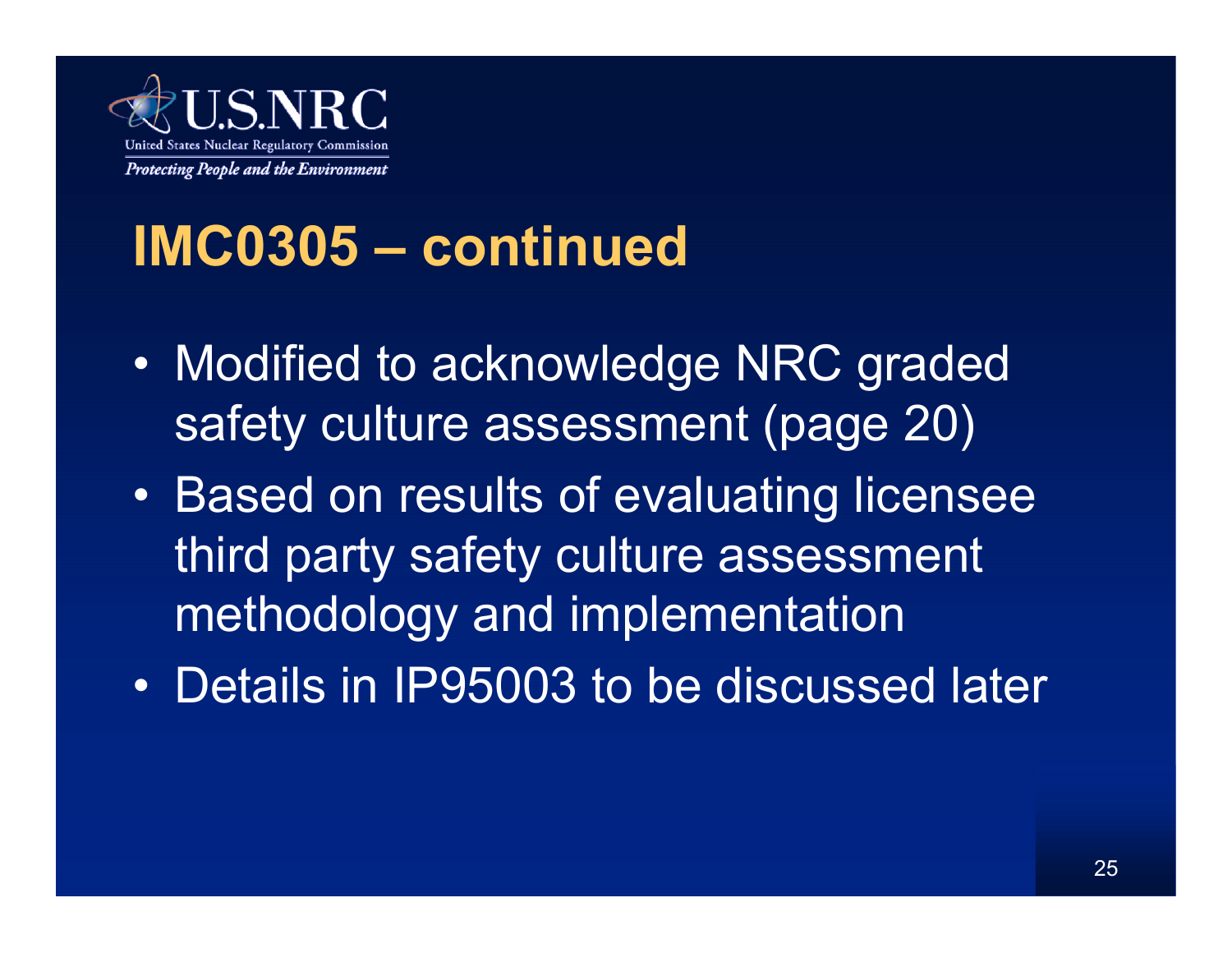

- $\bullet$  Inputs for a safety conscious work environment substantive cross-cutting issue (page 37)
- • Longer time frame of 3 assessment periods
- Allows staff sufficient time to have confidence that licensee has made progress in addressing the issue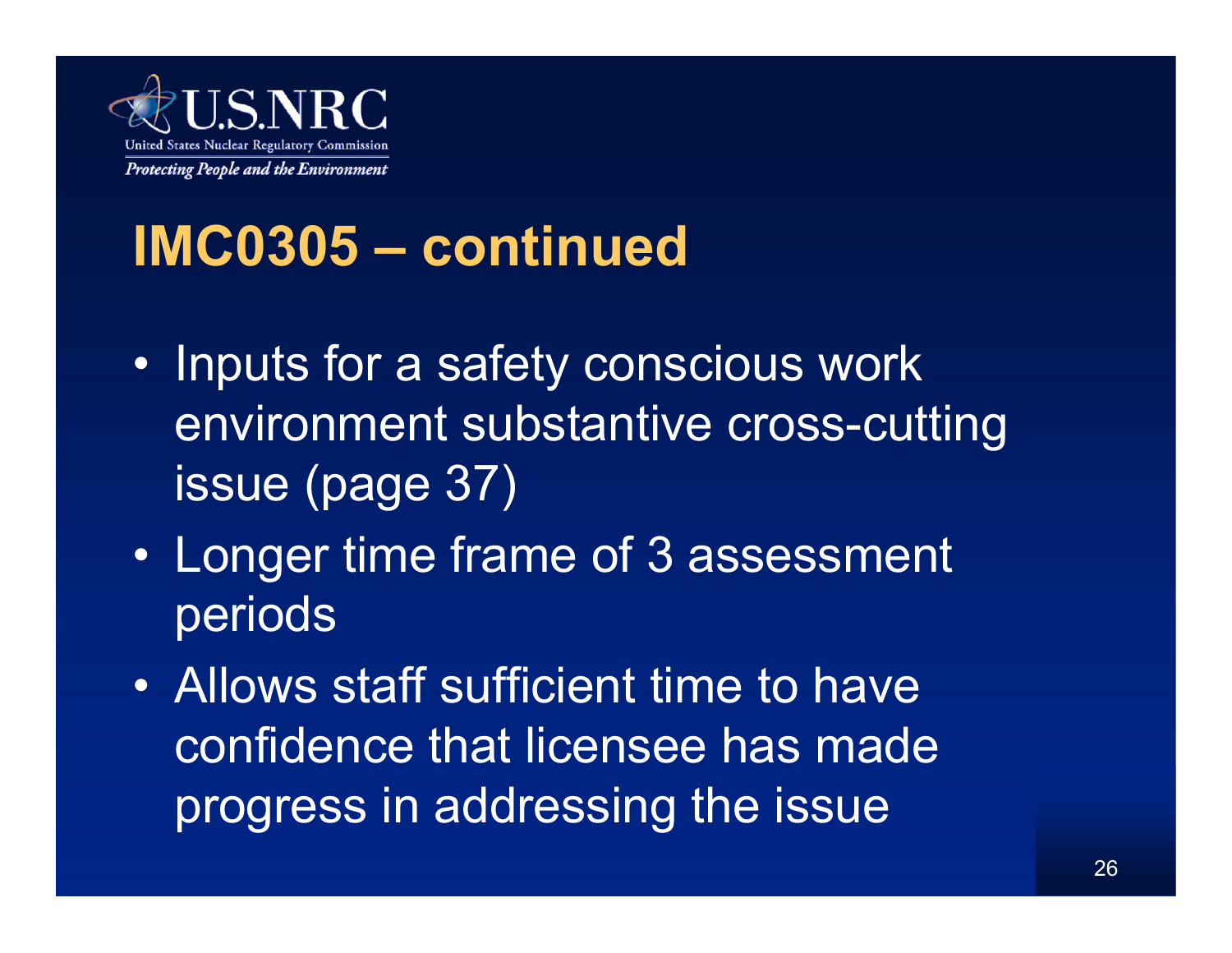

### **IMC0305 – components/aspects**

- $\bullet$  Adjustment to safety culture components/aspects
- $\bullet$  Integration of 4 "Other" safety culture components into cross-cutting components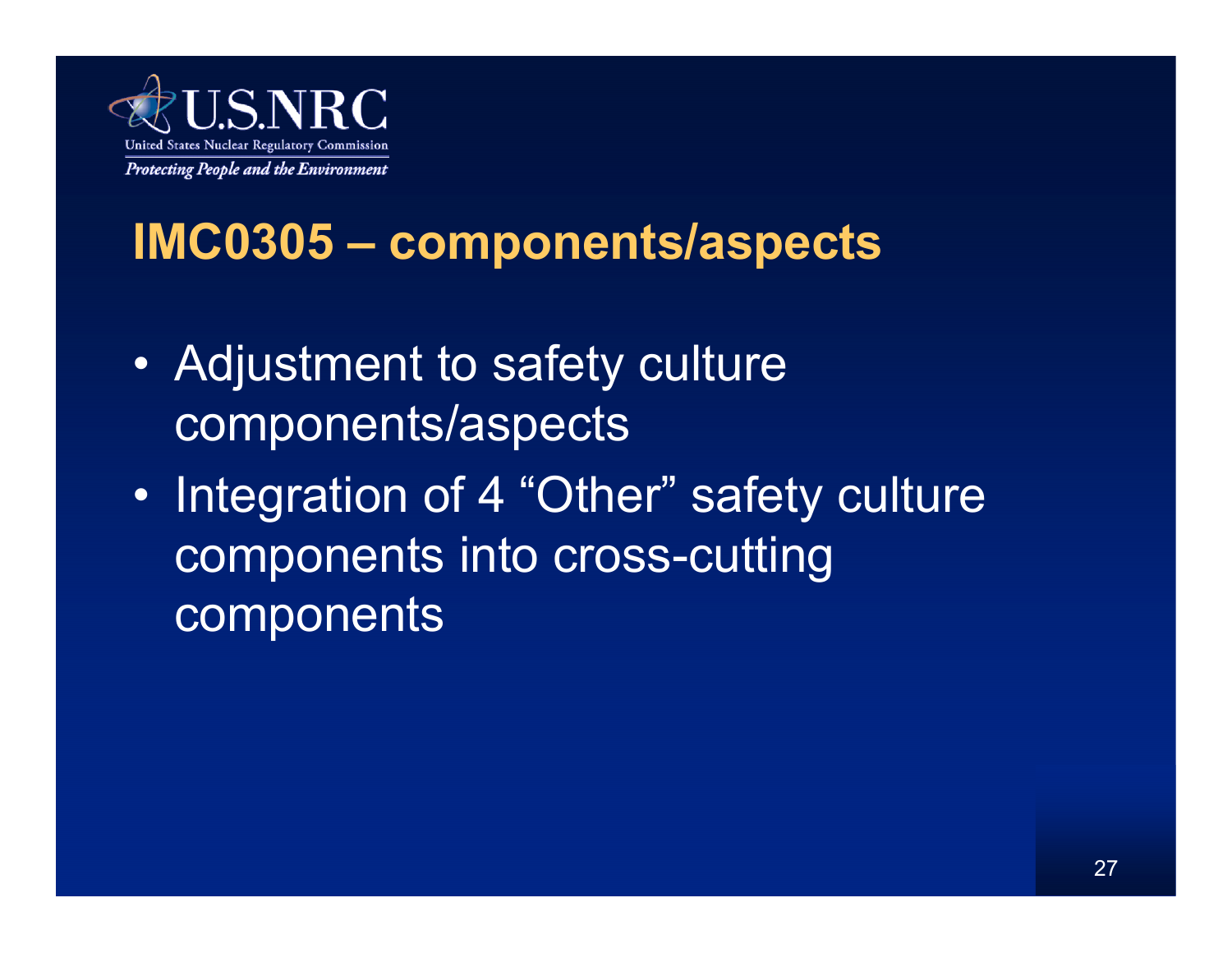

### **IMC0305 - components/aspects continued**

- Adjustment to components and aspects to remove duplication, sharpen focus, consideration to reorganize
- • Considering assignment to findings at component level
- Will result in changing substantive crosscutting issue threshold (review of past data)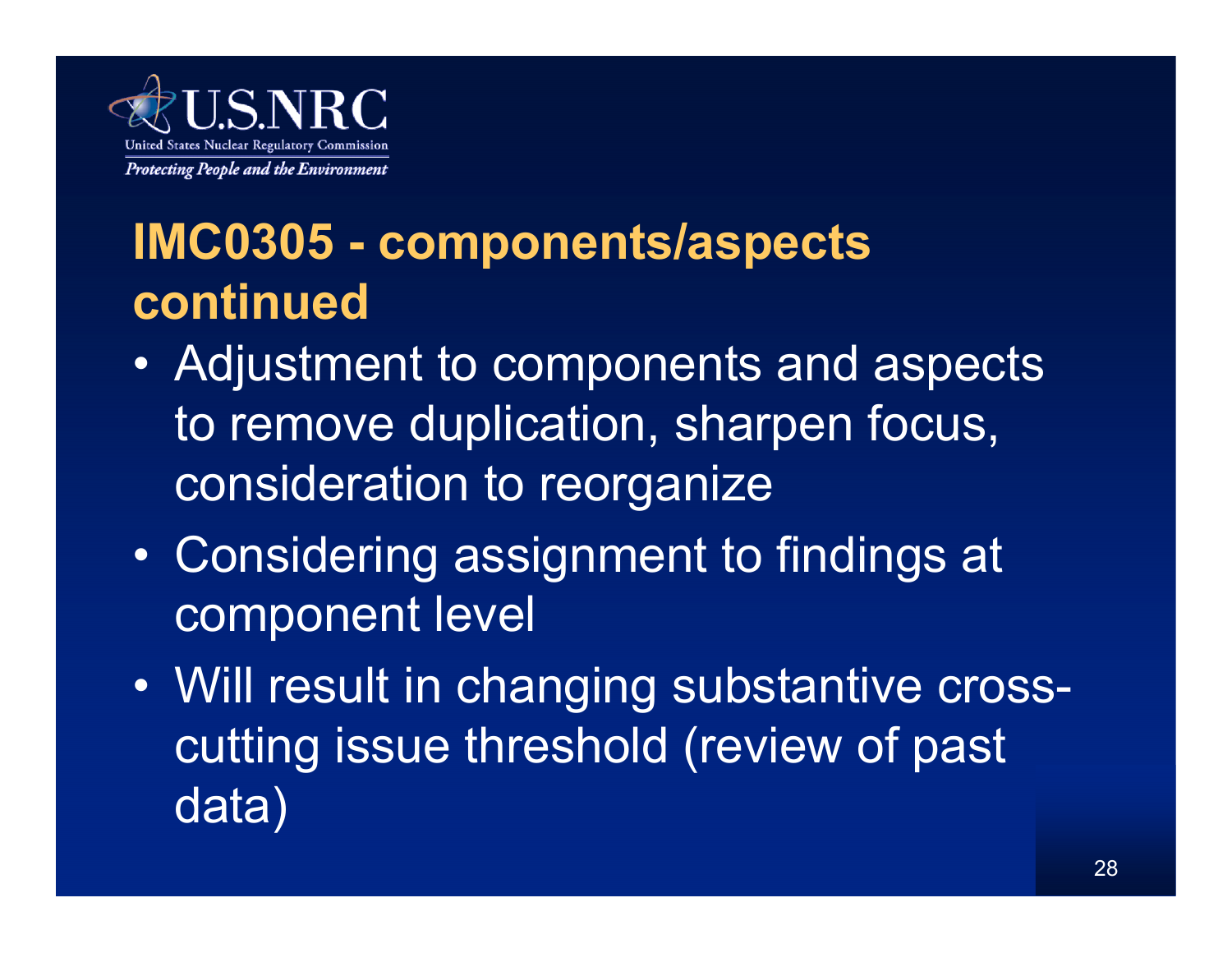

### **IMC0305 - components/aspects continued**

- Possible change in cross-cutting areas
- $\bullet$  Comments on pros/cons to tag findings at component level
- $\bullet$  Draft changes to cross-cutting components and aspects to be shared during a future public meeting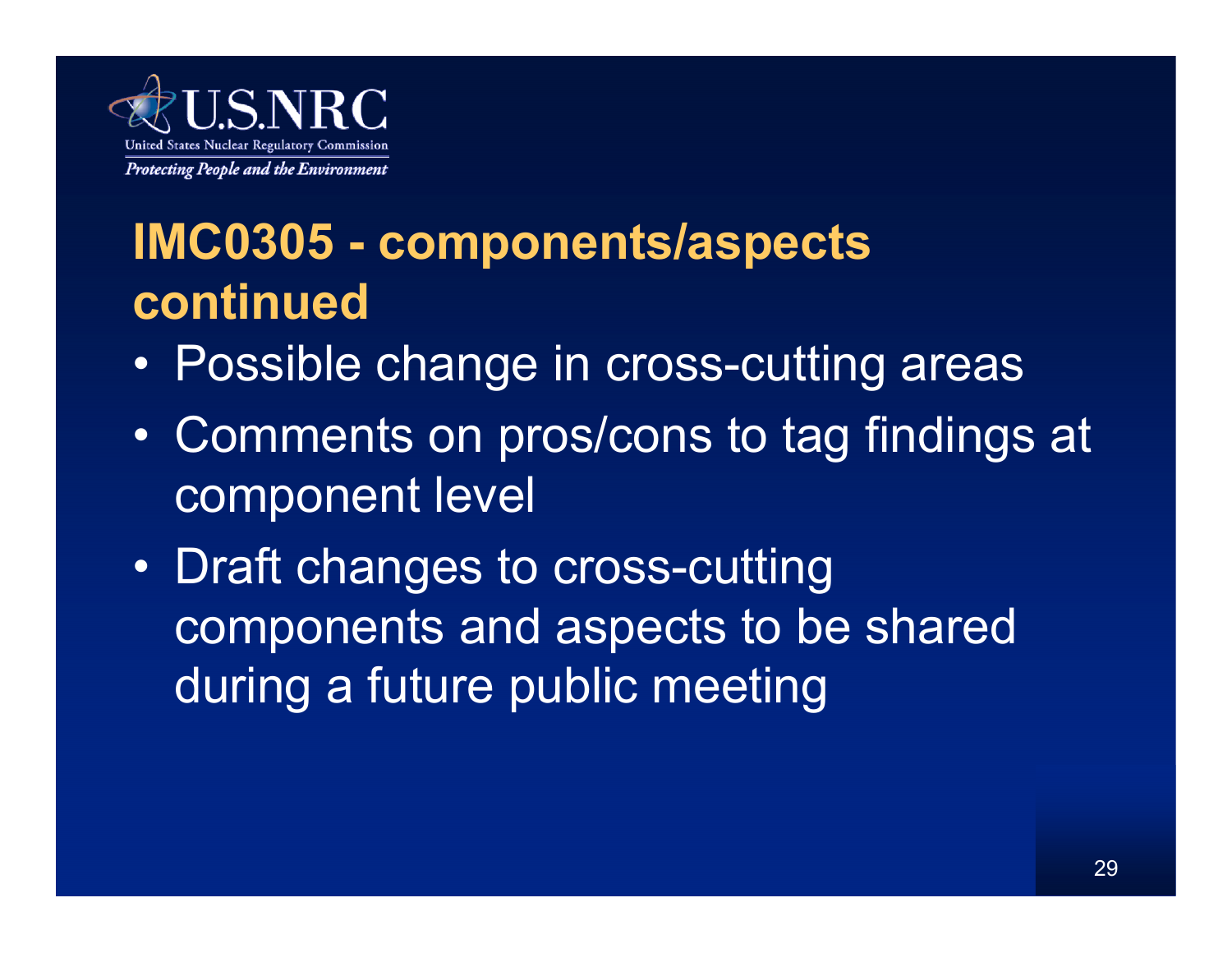

#### Protecting People and the Environment

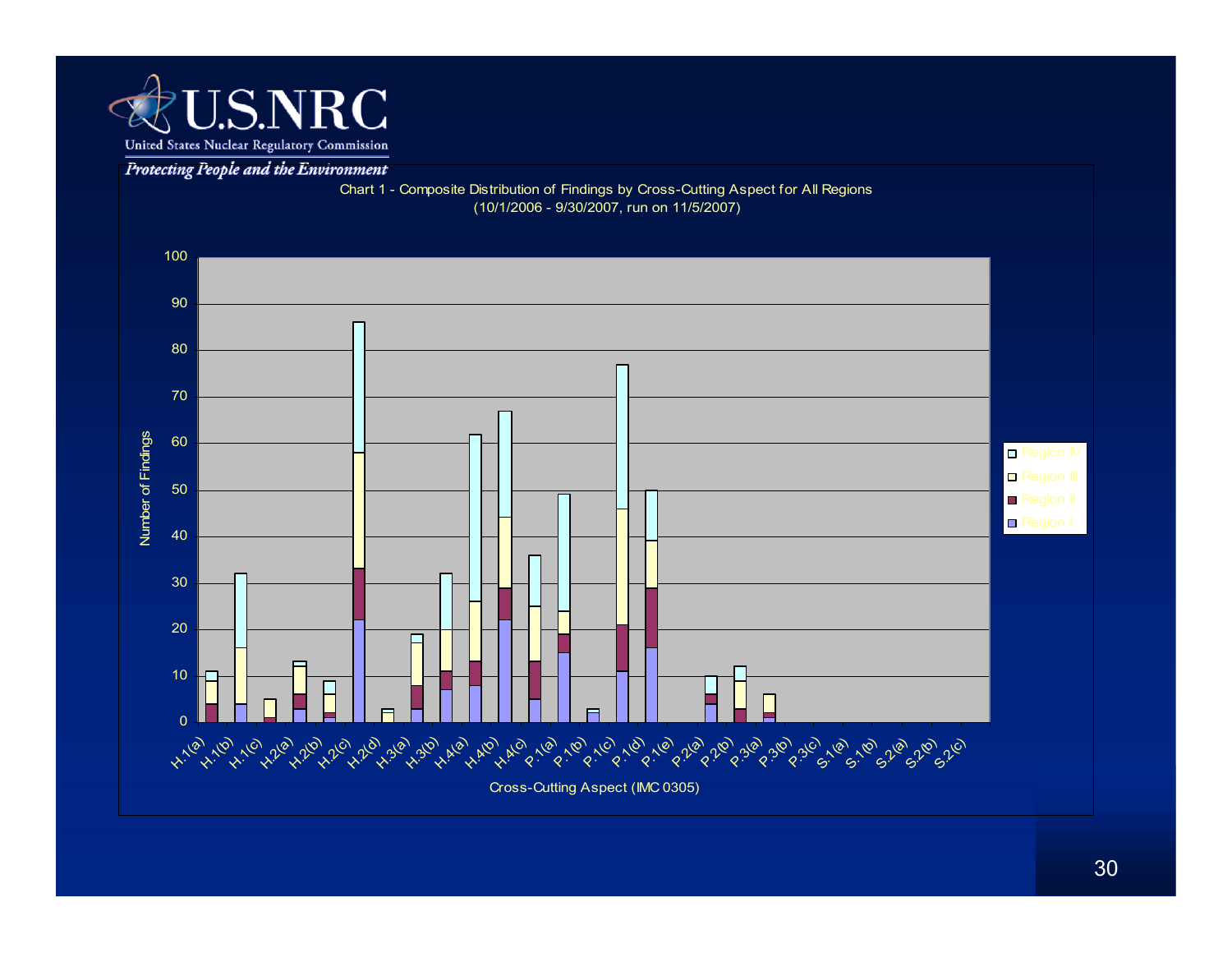

 $\bullet$  Opportunity for external stakeholder questions and initial comments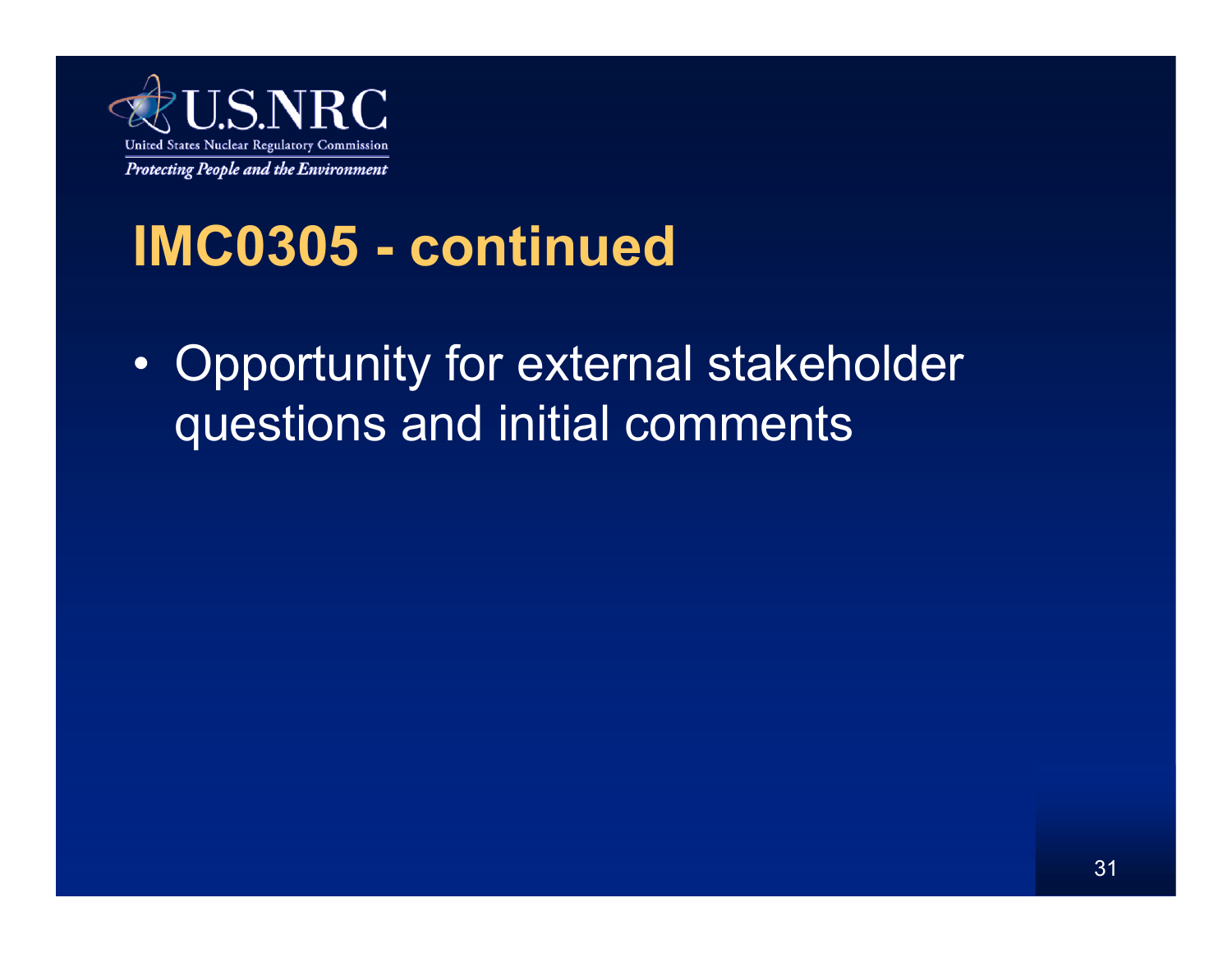

## **IP95003 changes**

- Concept of a NRC graded safety culture assessment (pages 14 – 16 and pages 52 – 61)
- Acknowledge potential for development of industry methodology for NRC review and endorsement
- •Shift of focus to evaluate licensee 3rd party safety culture assessment first to inform NRC safety culture assessment
- Based on evaluation, conduct graded assessment activities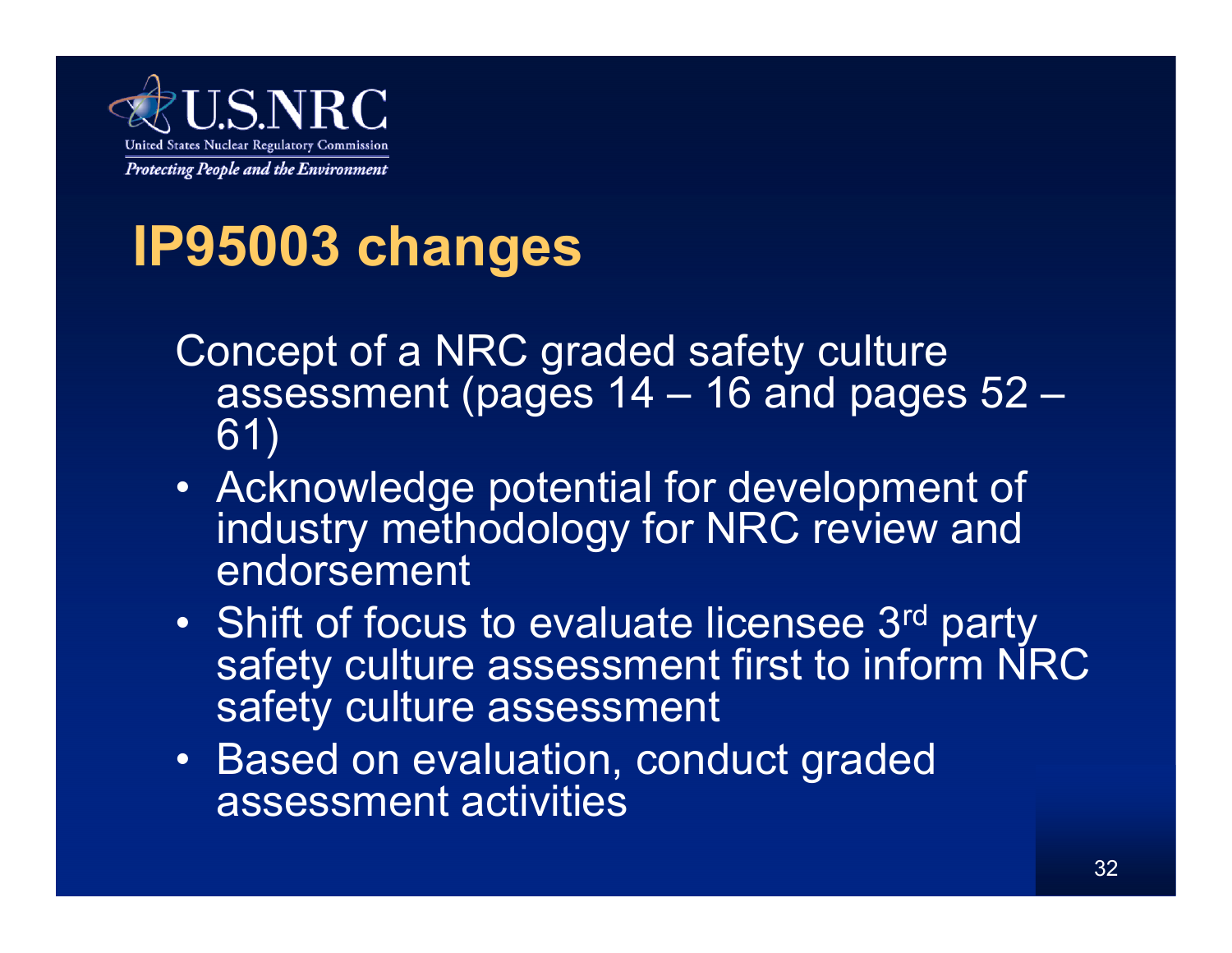

- $\bullet$ Depending on timing, i.e., prior to conduct of 3<sup>rd</sup> party assessment, engage licensee for NRC review of:
	- Assessment methodology
	- Qualifications of team
	- Any revisions to methodology or team based on NRC review feedback
- $\bullet$ Post-conduct of 3<sup>rd</sup> party assessment, evaluate the comprehensiveness of the 3<sup>rd</sup> party assessment (no change)
	- Coverage of all functional groups
	- Coverage of all levels of organization including corporate
	- Sufficient sample sizes
	- Coverage of all safety culture components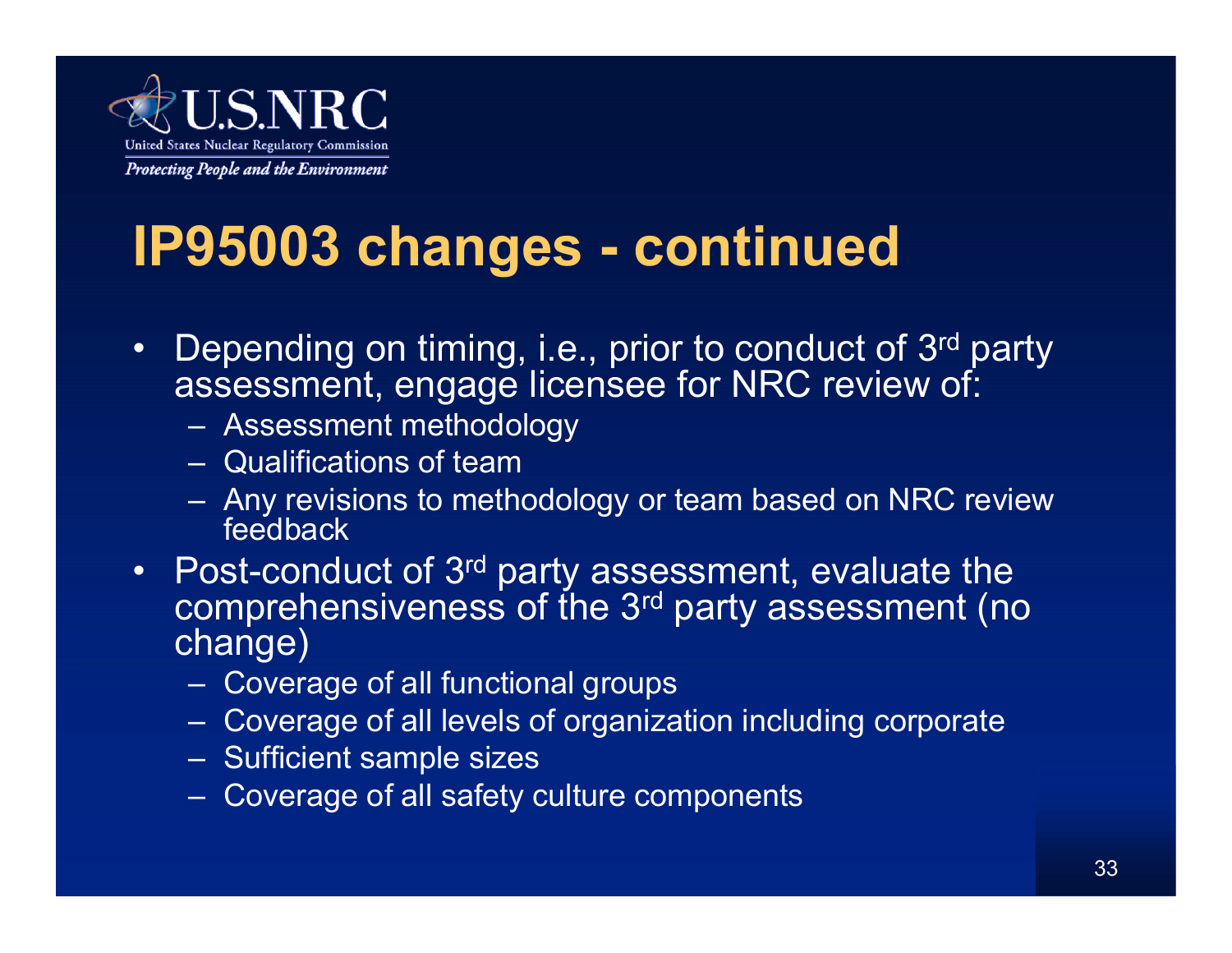

- Evaluate the methodology and tools used by the 3rd party assessment (no change)
- • Review independence and qualifications of 3<sup>rd</sup> party personnel (no change)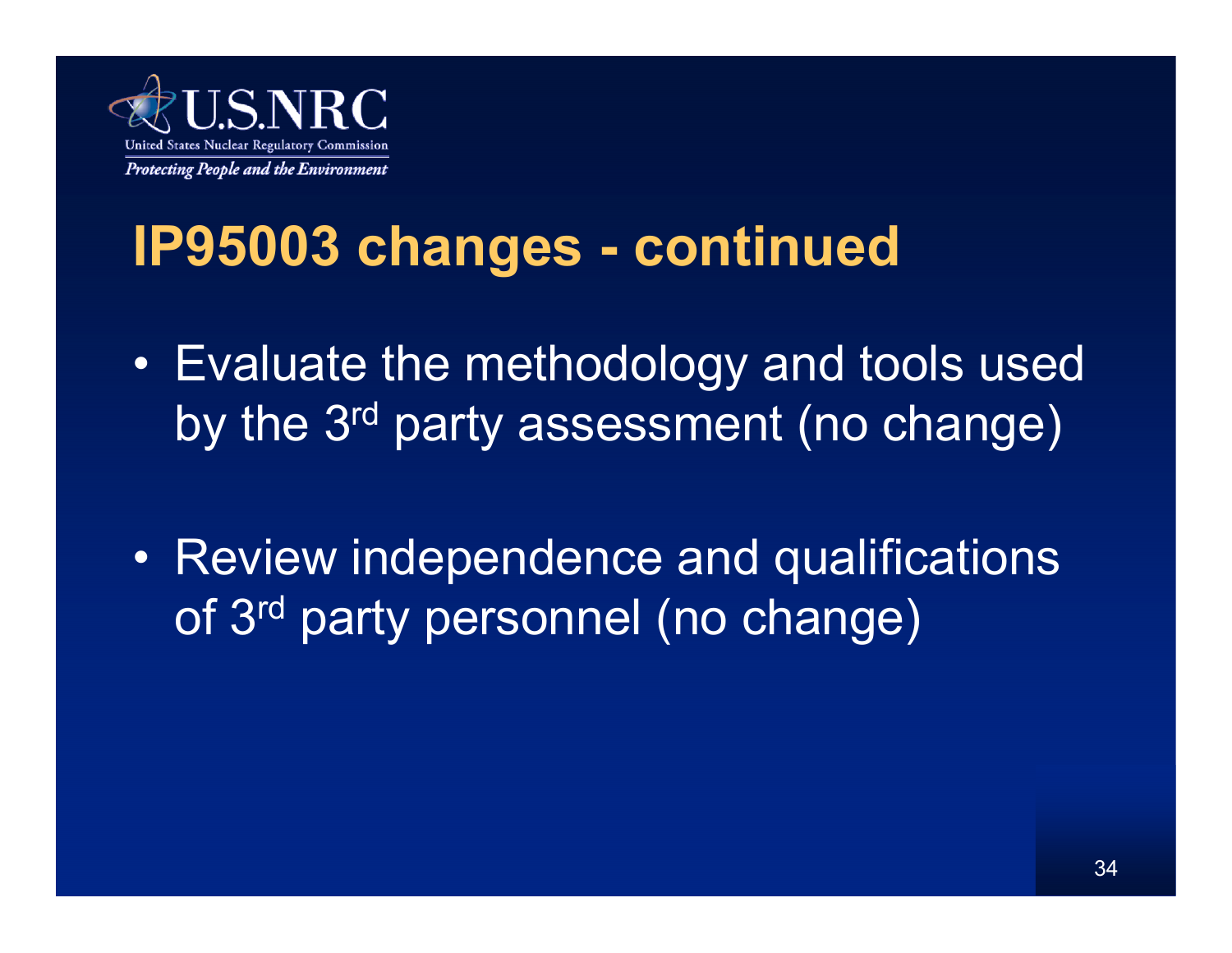

- $\bullet$  Determine scope of scope NRC safety culture assessment activities, based on evaluation of 3rd party assessment
	- Range from limited activities to full NRC independent safety culture assessment
- Evaluate licensee response and corrective actions (no change)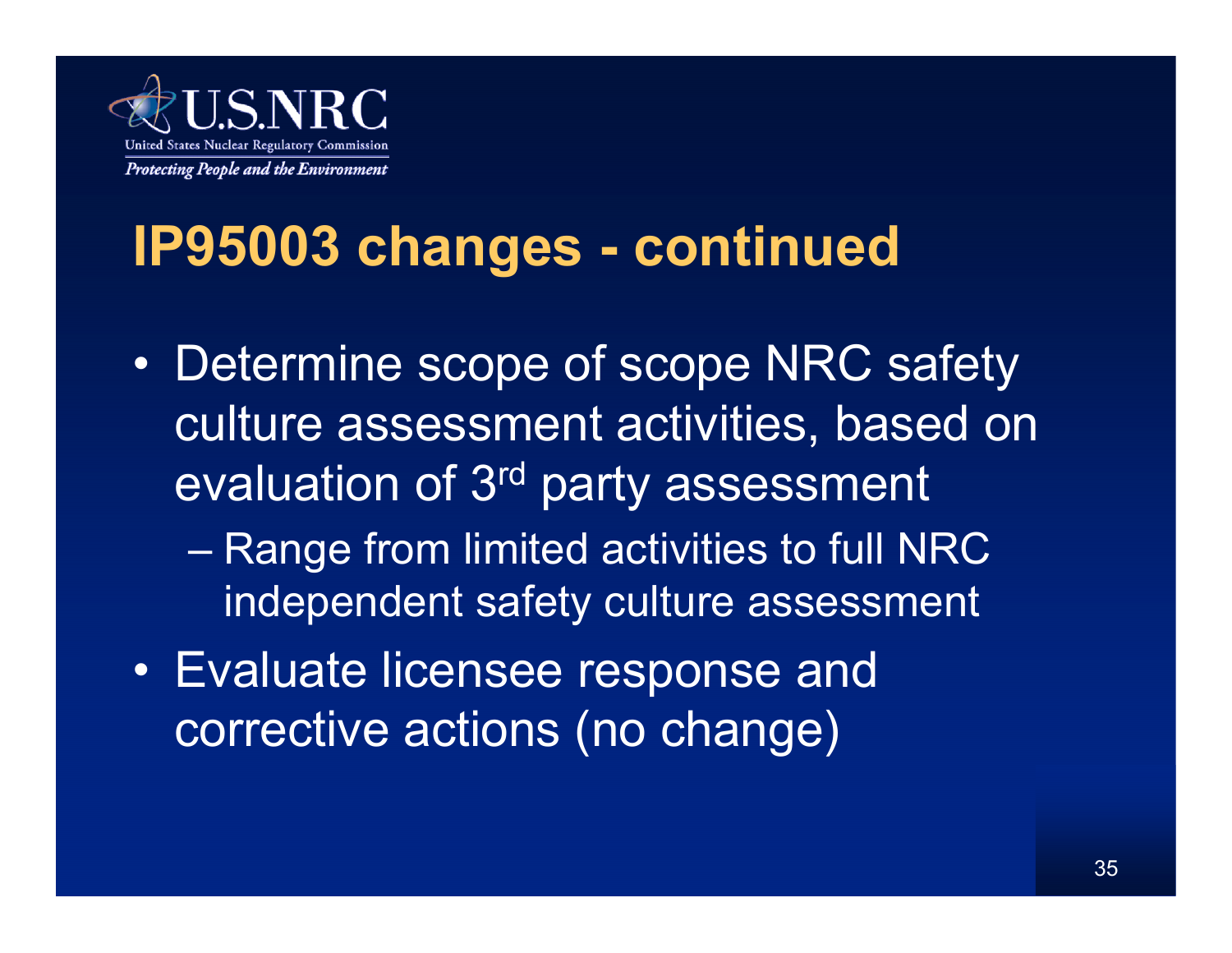

- •If weaknesses not identified with 3rd party methods/qualifications, focus will be on licensee response
- Evaluate licensee progress in:
	- Performing evaluation of assessment results
	- Identifying appropriate corrective actions
	- Developing action plans
	- Implementing corrective actions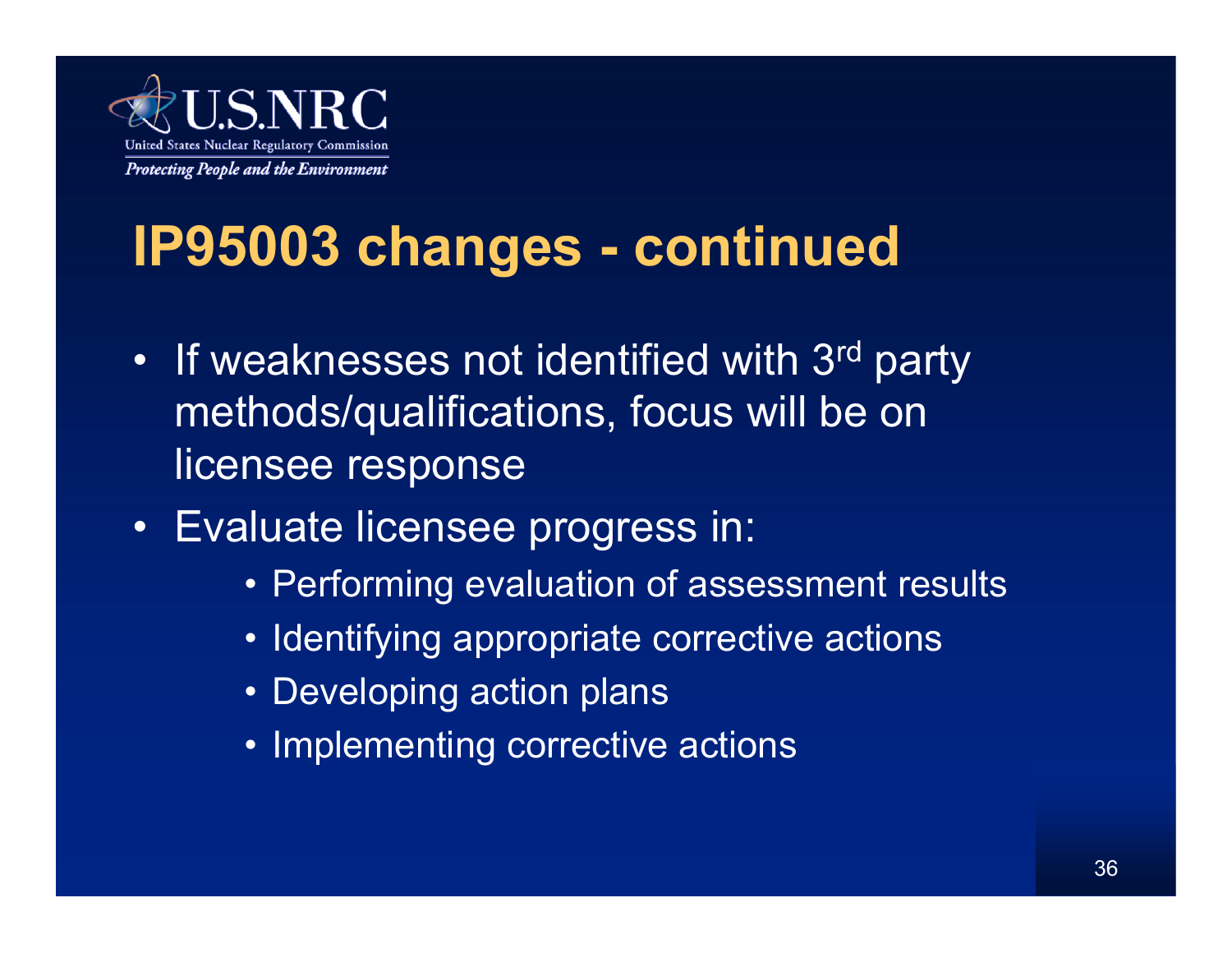

- • If weaknesses with comprehensiveness, conduct targeted assessment activities focusing on:
	- Groups/levels not sufficiently covered or inadequately sampled
	- Safety culture components inadequately covered
- • If weaknesses with methodology/qualification, conduct sampling activities to evaluate consistency of results
- • Results used to adjust scope of graded assessment as needed
	- Up to full NRC independent safety culture assessment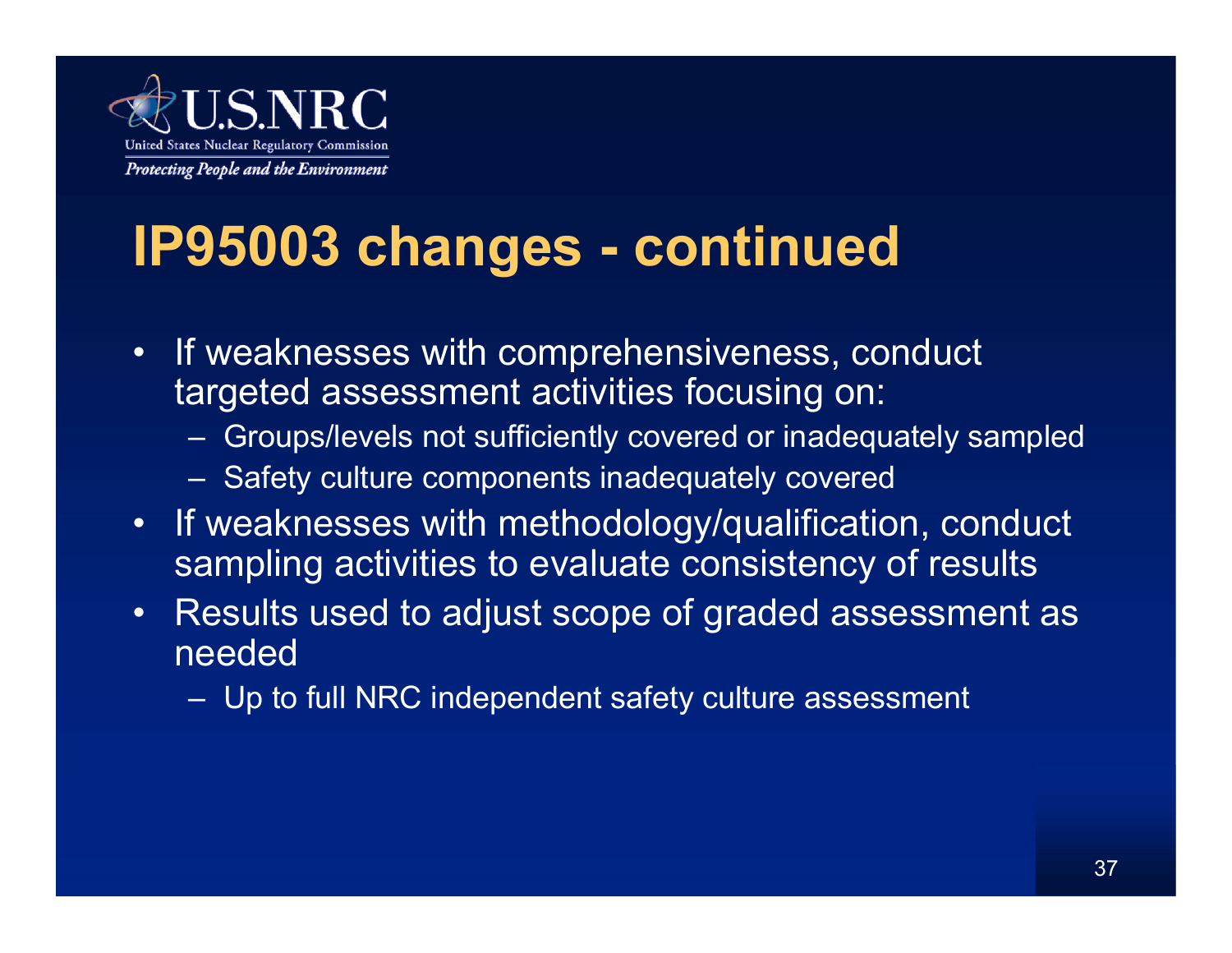

- $\bullet$  Provision for full NRC independent safety culture assessment
	- Detailed guidance in Enclosures A F relocated to ADAMS
	- General guidance in Attachment 2
		- Most content moved from current IP 95003
		- Technical content of Enclosures A F is unchanged from current IP95003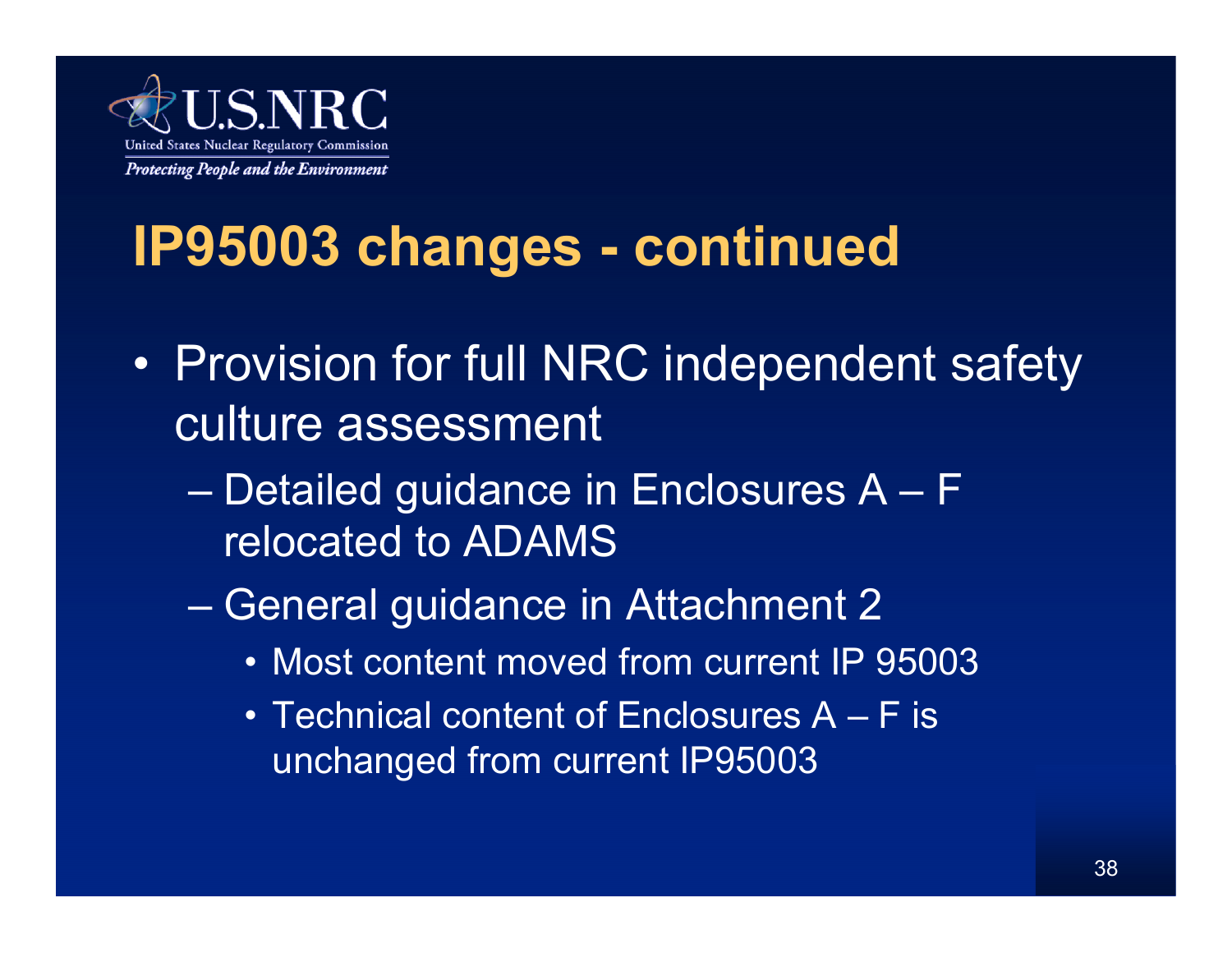

- $\bullet$  Option retained for prompt conduct of focused strategic performance area aspects and full safety culture assessment to diagnose scope of plant performance issues (page 20)
- $\bullet$  Clarified flexibility on timing of inspection elements (page 20)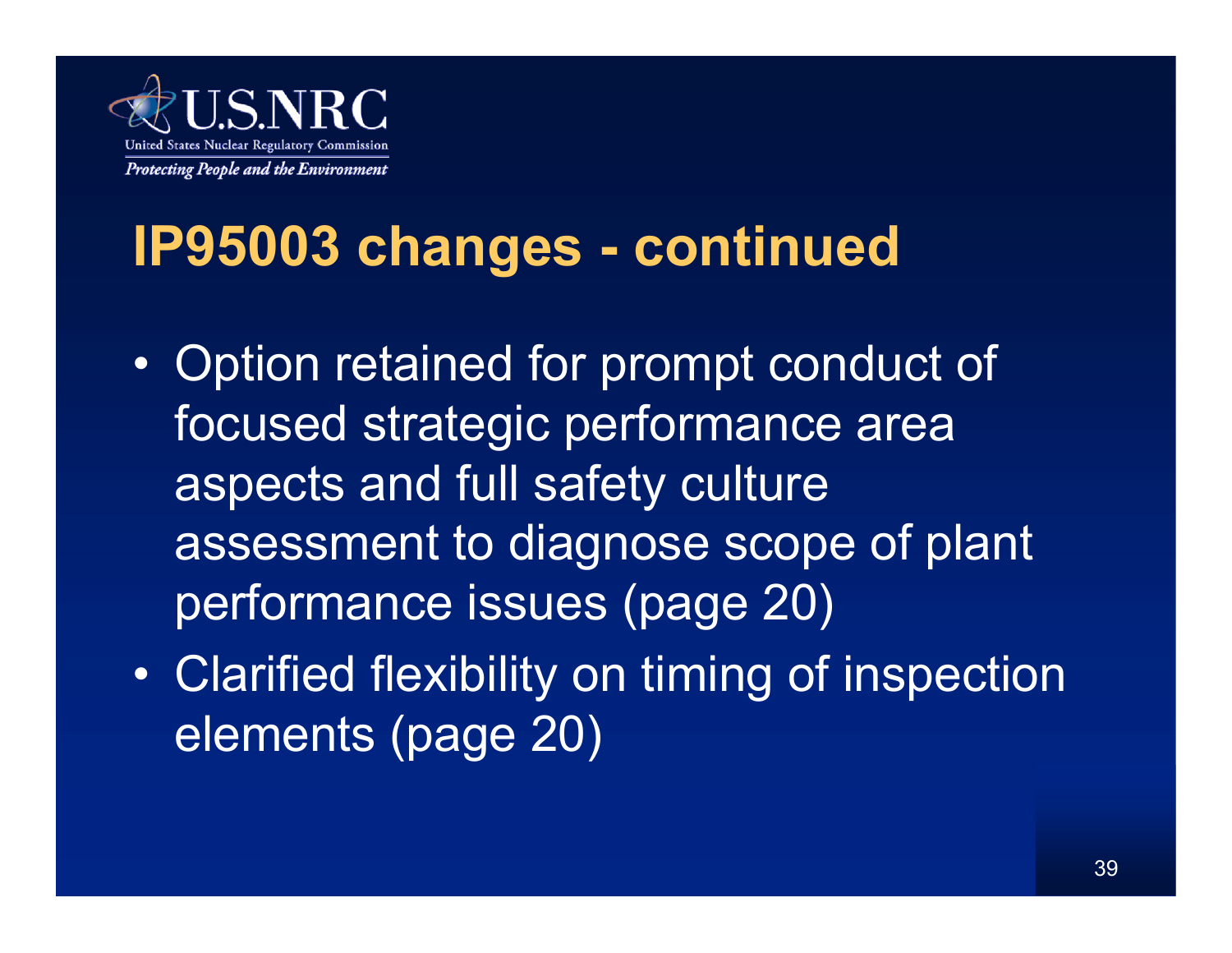

- Amend approach to be more diagnostic (page 2)
- $\bullet$  As time permits perform Significance Determination Process evaluation
- $\bullet$  Greater use of Unresolved Items (for issues likely to be Green) to defer workload to develop the inspection issue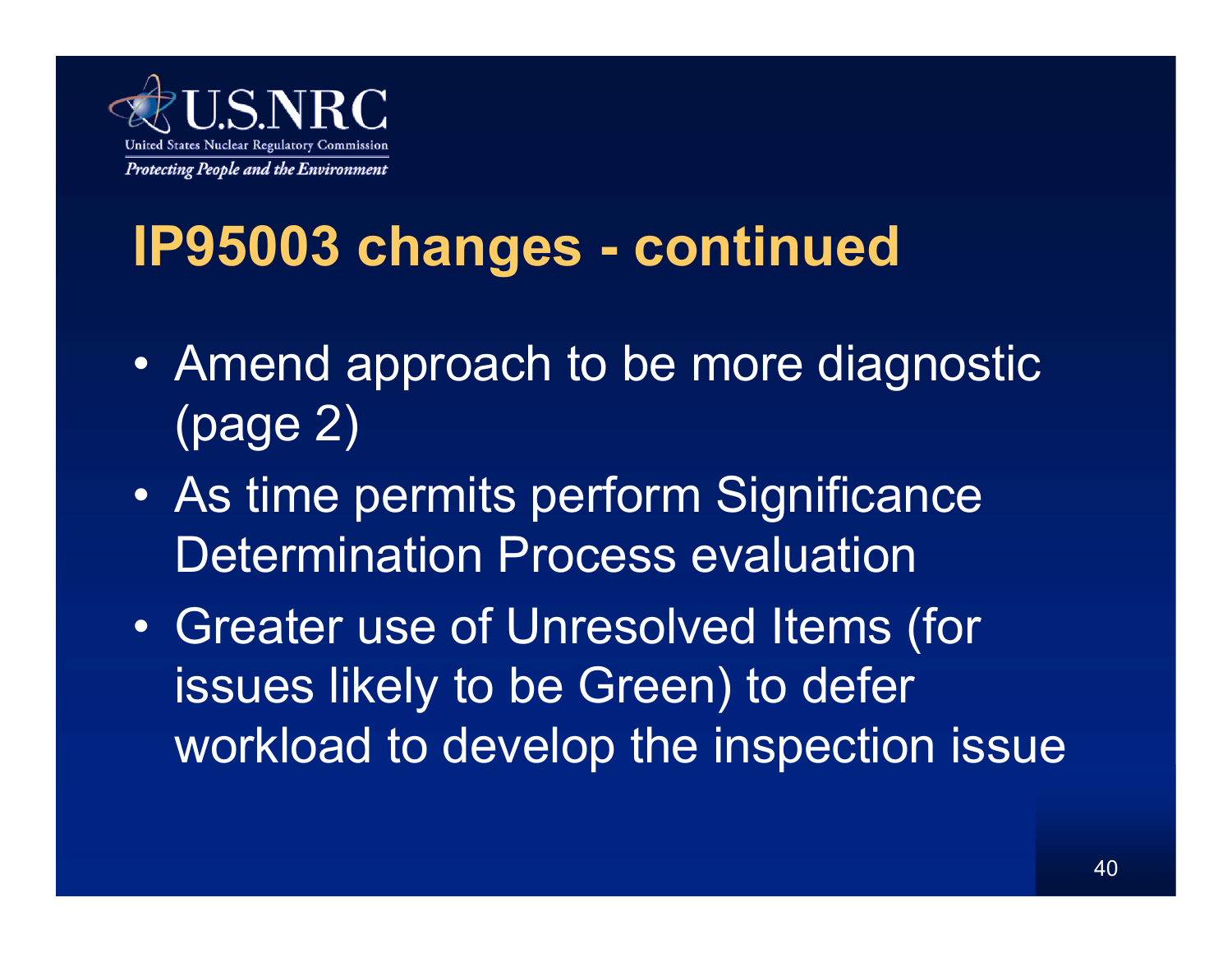

 $\bullet$  Opportunity for external stakeholder questions and initial comments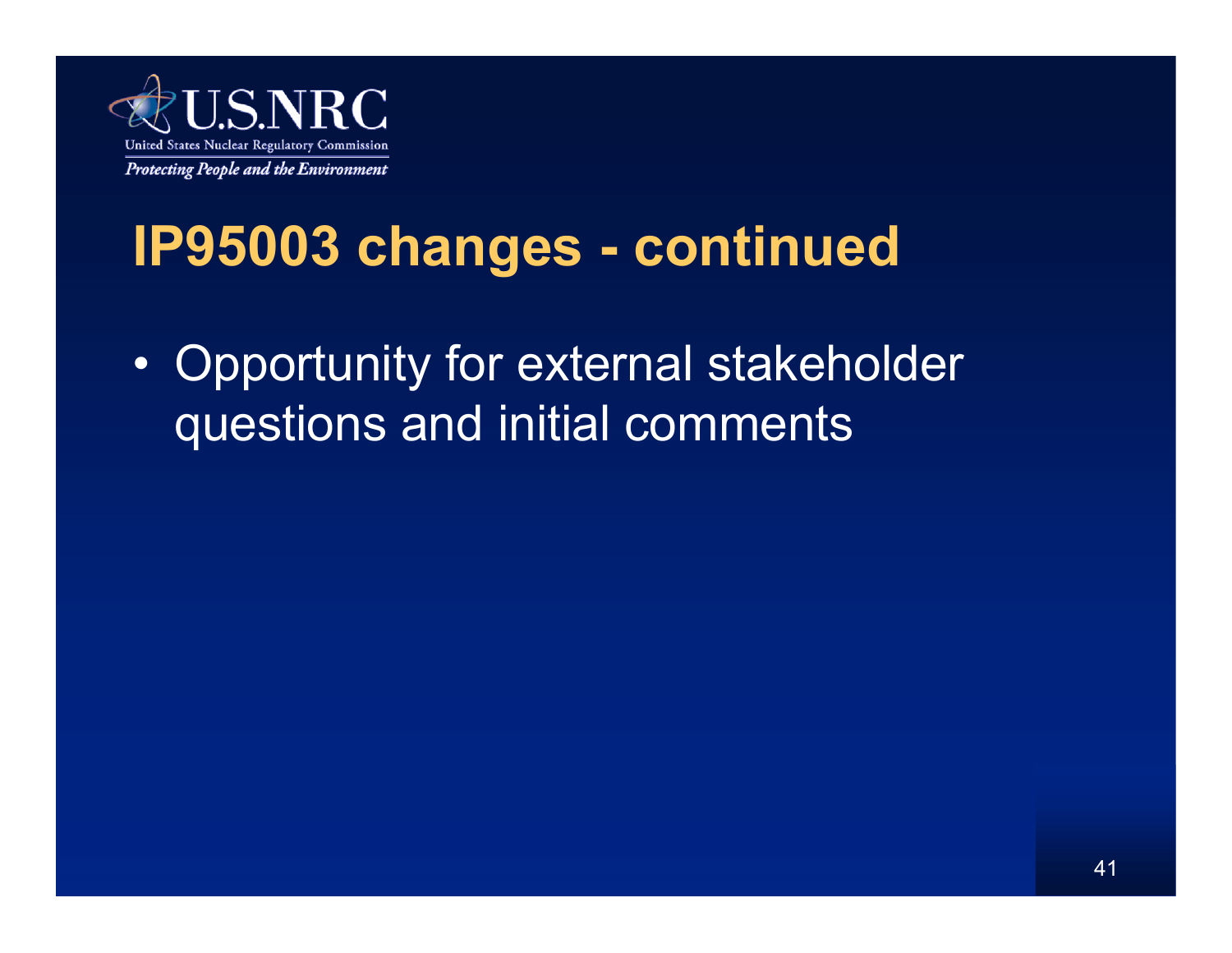

## **IMC0612**

- IMC0612 will be revised consistent with IMC0305 changes (potential for cross-cutting components)
- Adding guidance for determining whether cross-cutting aspect is reflective of current performance
- Decision cannot be made solely based upon the time when the performance deficiency or event occurred
- Need to determine when the cause of the problem occurred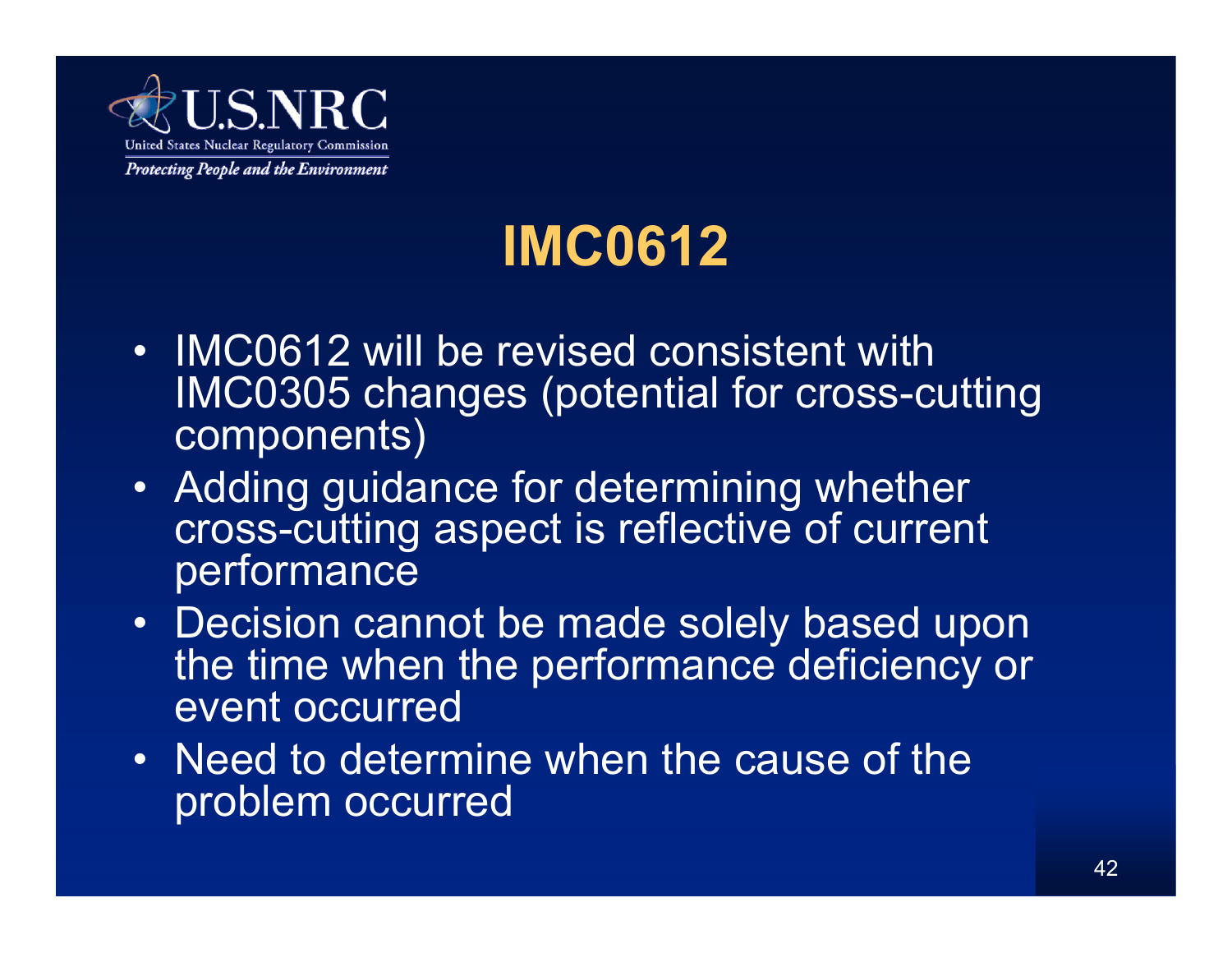

## **IMC0612- continued**

- When did the performance deficiency or event occur?
- • If the performance deficiency or event was the result of a latent issue, when did the cause of the performance deficiency occur?
- If the performance deficiency or event was the result of a latent issue, did the licensee have reasonable opportunities to identify the problem?
- Have programs, processes or staff changed such that the problem would not occur today?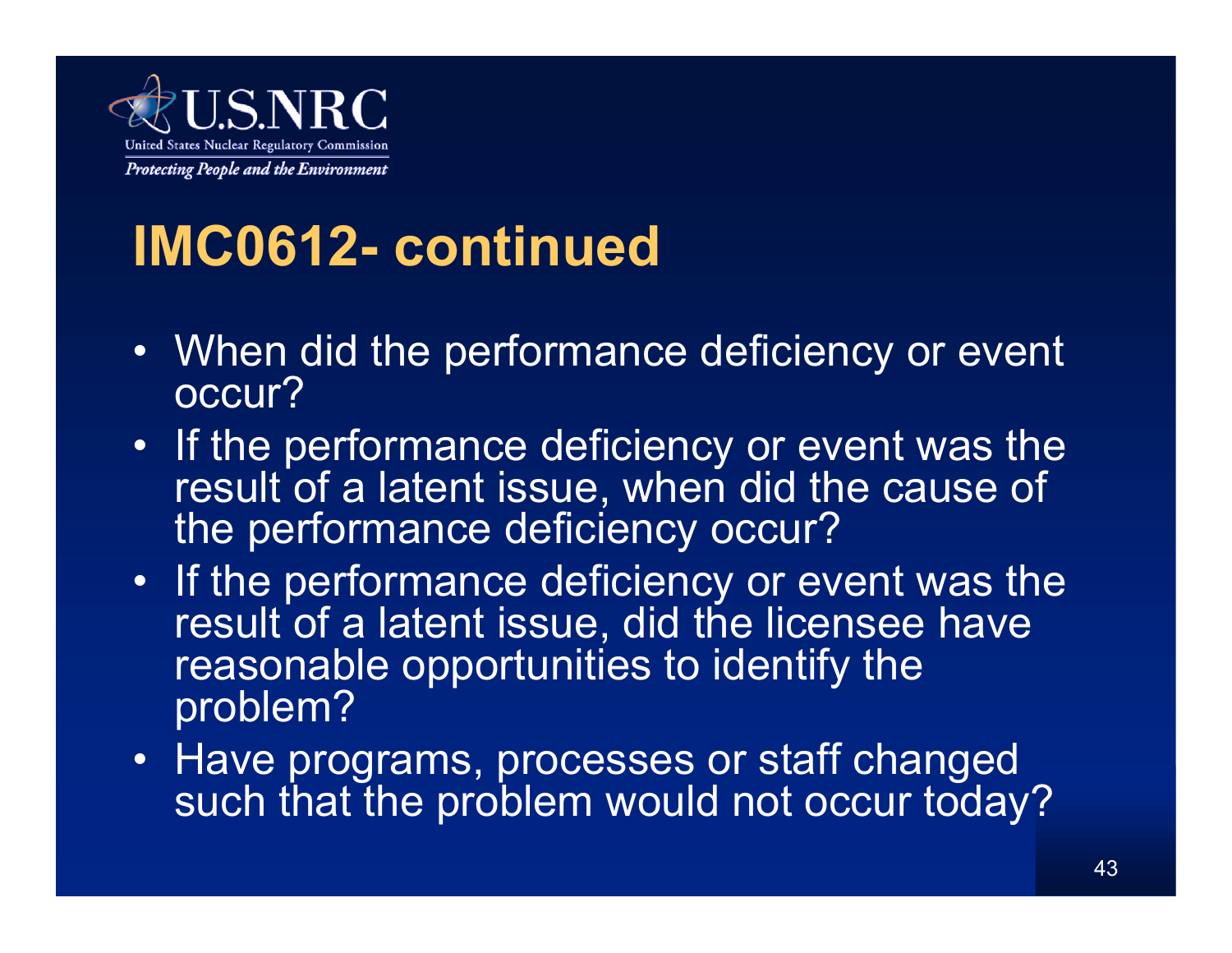

## **IMC0612- continued**

- $\bullet$  A performance deficiency identified associated with an inadvertent start of safety–related equipment which occurred a month ago.
- •The inspector determines the actuation was caused by an inadequate site procedure written six years ago.
- • The potential cross-cutting aspect is H.2(c) as the procedure was not adequate.
- • Since the cause of the performance deficiency occurred six years ago when the inadequate procedure was written the cause is not reflective of current performance.
- •If, however, the licensee had an opportunity, within approximately the last two years, to review the technical content of the procedure and could <u>reasonably have been expected</u> to identify the procedural inadequacy then the cause of the performance deficiency (H.2(c)) would be considered current performance.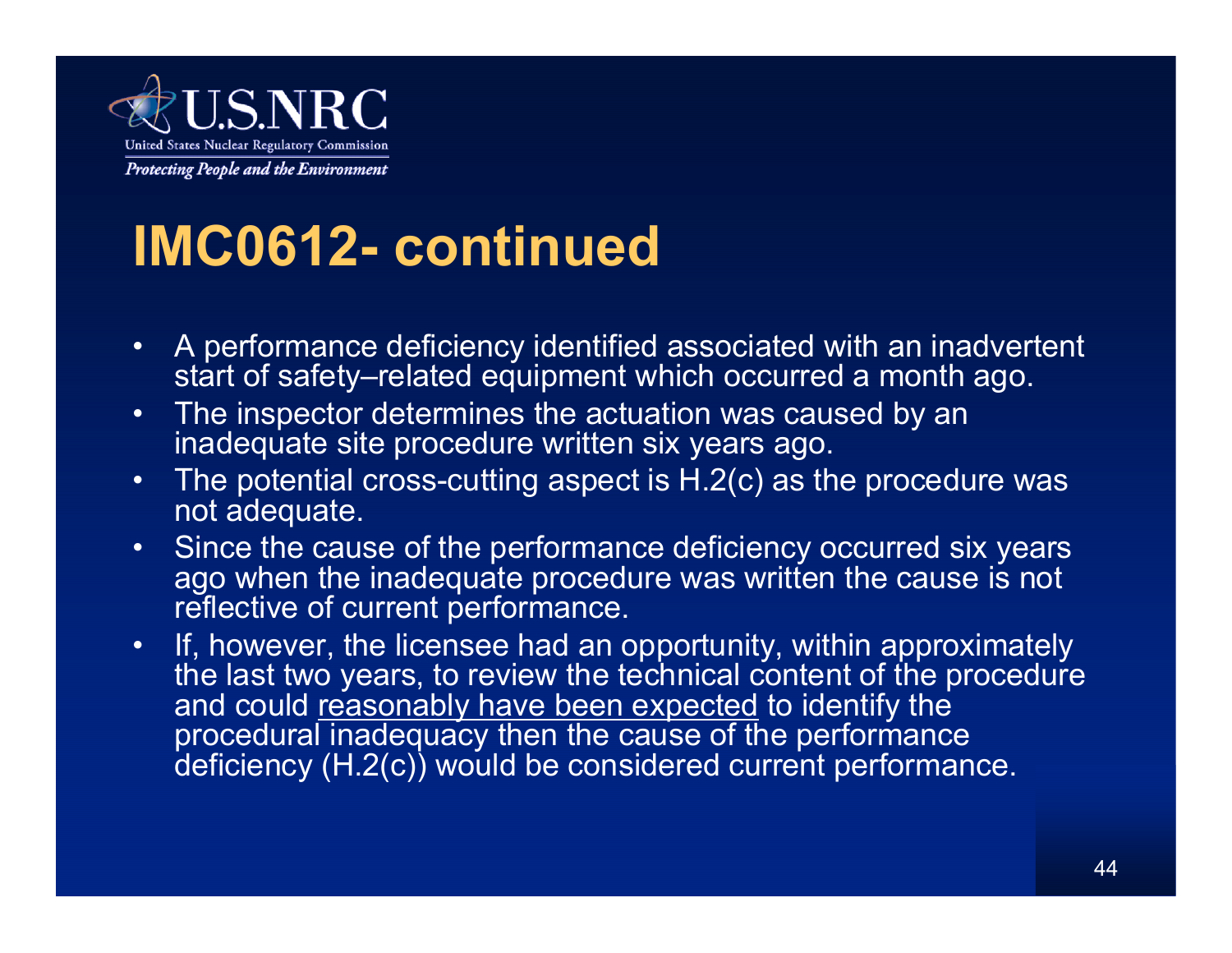

## **IMC0612 - continued**

- Clarifying guidance on relationship between performance deficiency and cross-cutting aspects
- Augmenting guidance for documentation of cross-cutting aspects
- • Developing guidance to assign cross-cutting aspects to findings with multiple examples
- Providing additional documentation guidance when cross-cutting aspect not assigned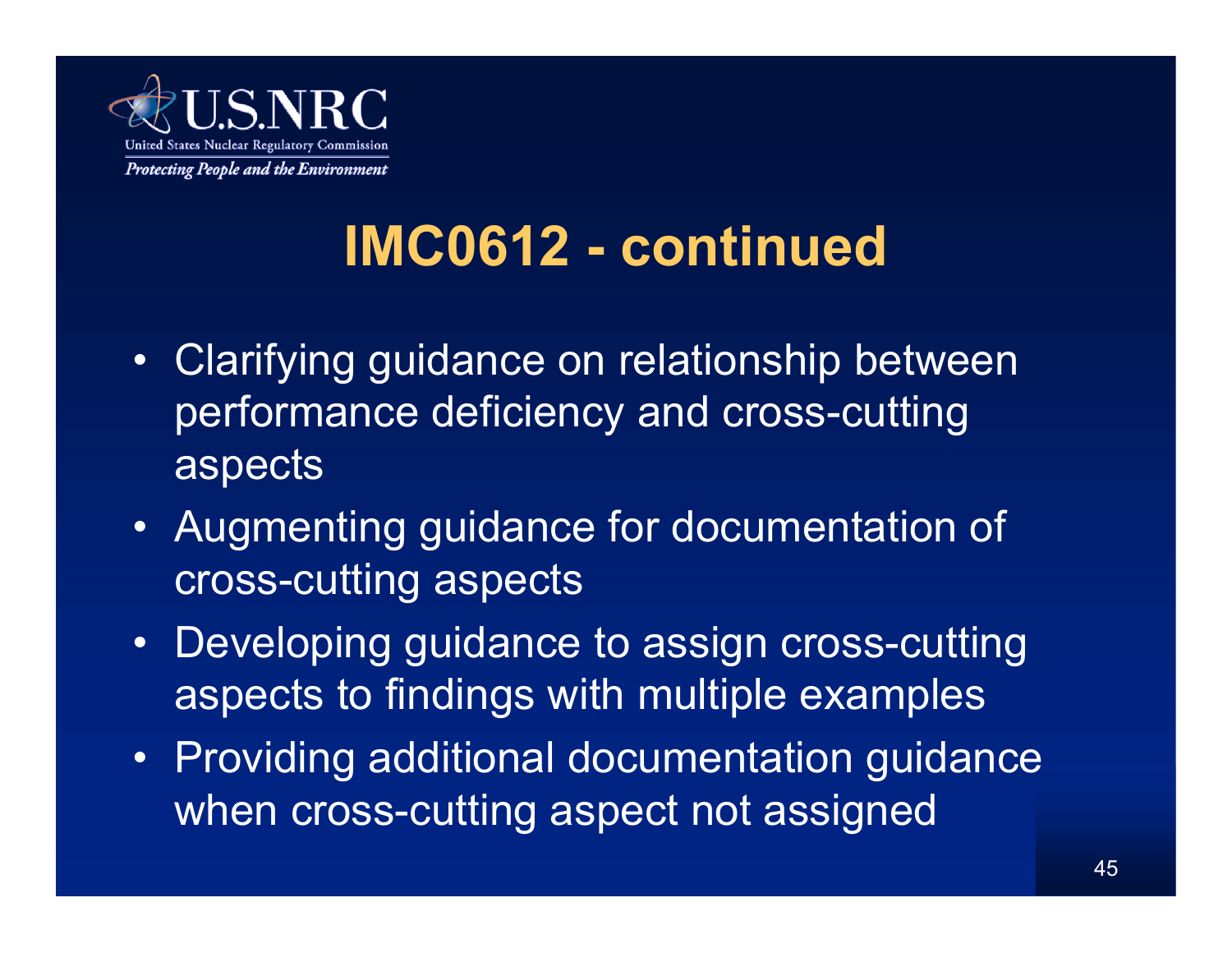

### **IMC0612 - continued**

 $\bullet$  Opportunity for external stakeholder questions and initial comments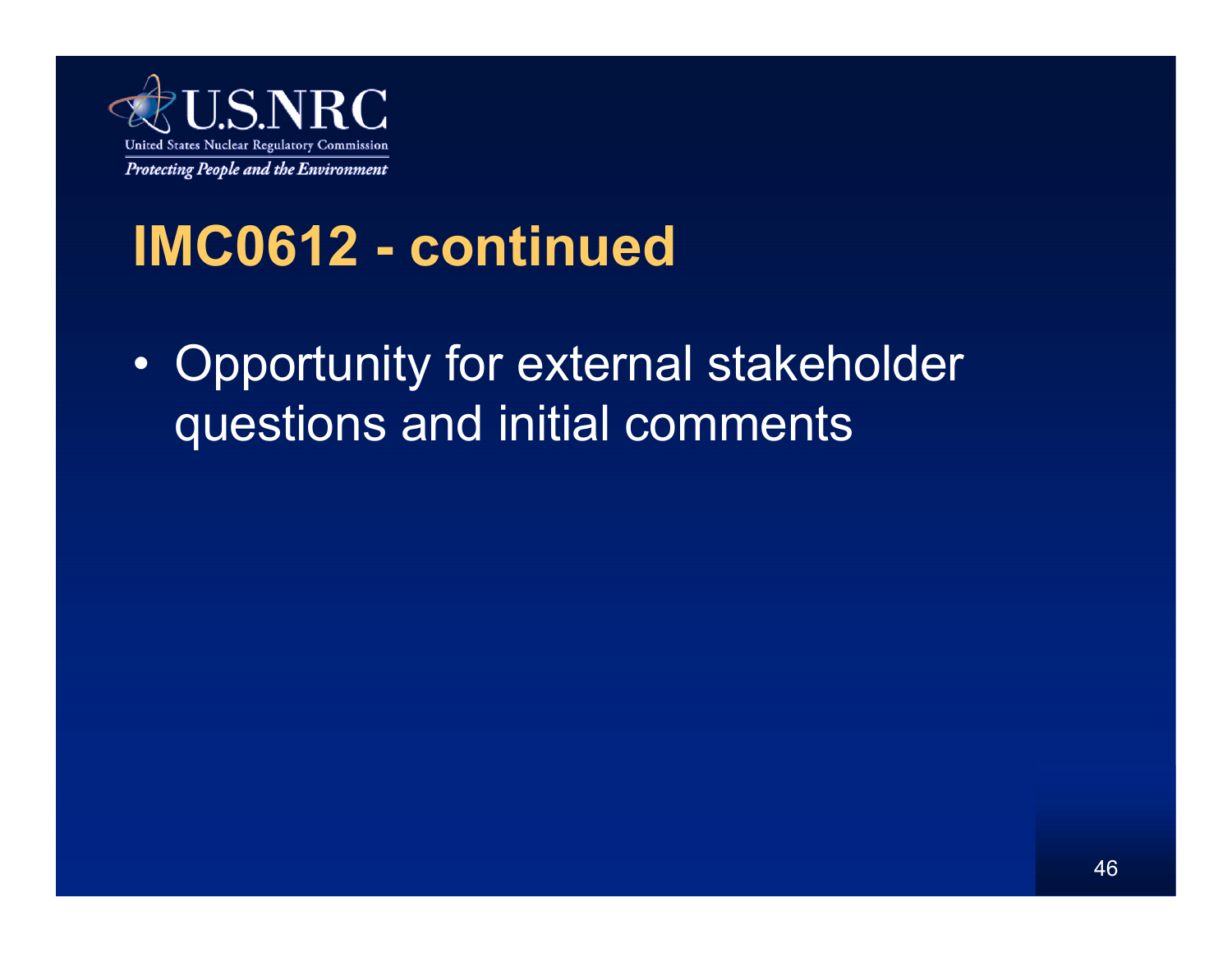

### **IP71152 – Identification and Resolution of Problems**

- Clarify NRC review of licensee safety culture assessment also to develop overall biennial team safety conscious work environment assessment
- Will evaluate adequacy of licensee corrective actions to address safety culture assessment issues
- Safety conscious work environment performance assessment insights gained through NRC interviews and insights from licensee safety culture assessment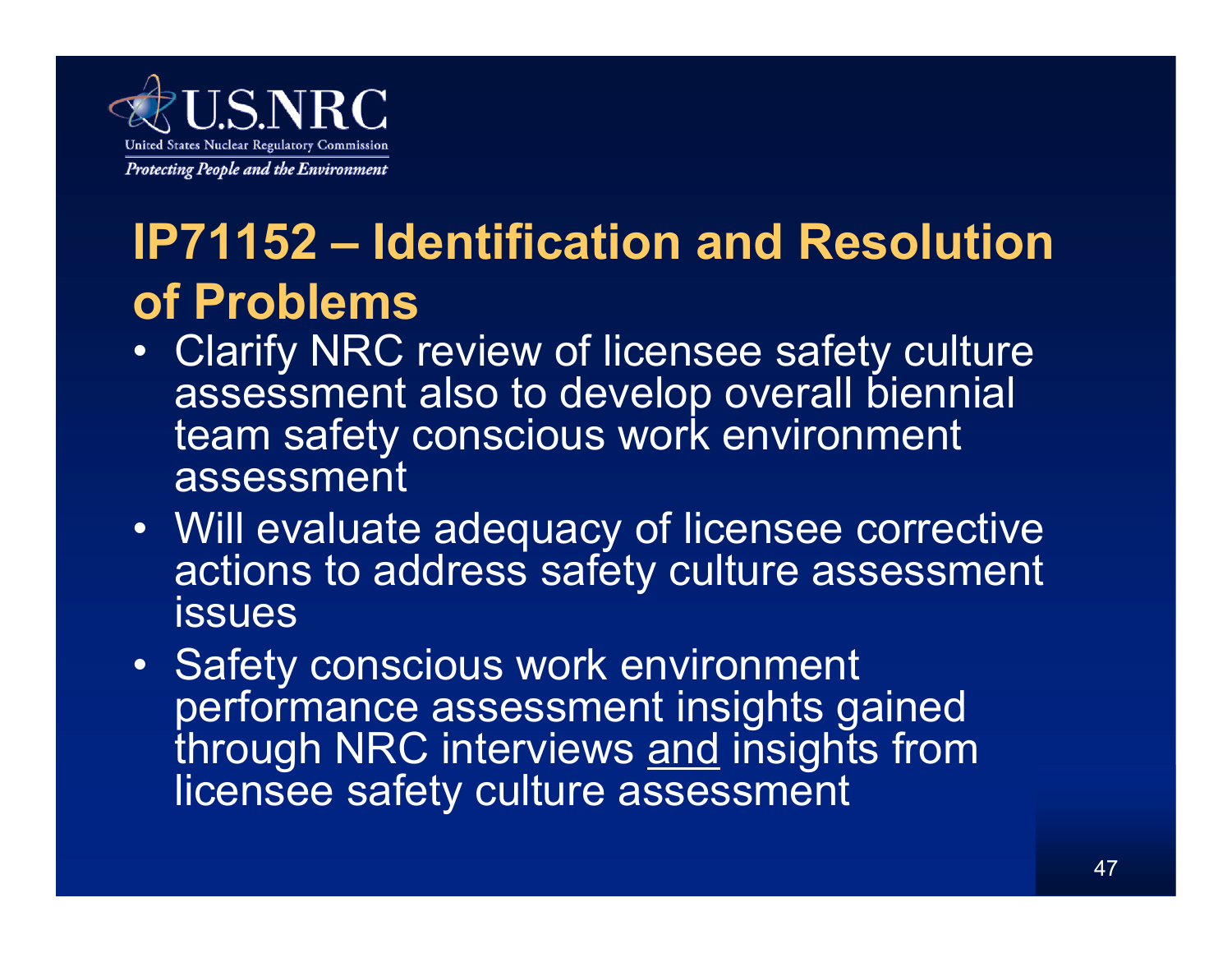

### **IP71152 – Identification and resolution of problems - continued**

• Reference applicable IP95003 evaluation criteria for use when using IP71152 to follow-up on request by NRC for licensee safety culture assessment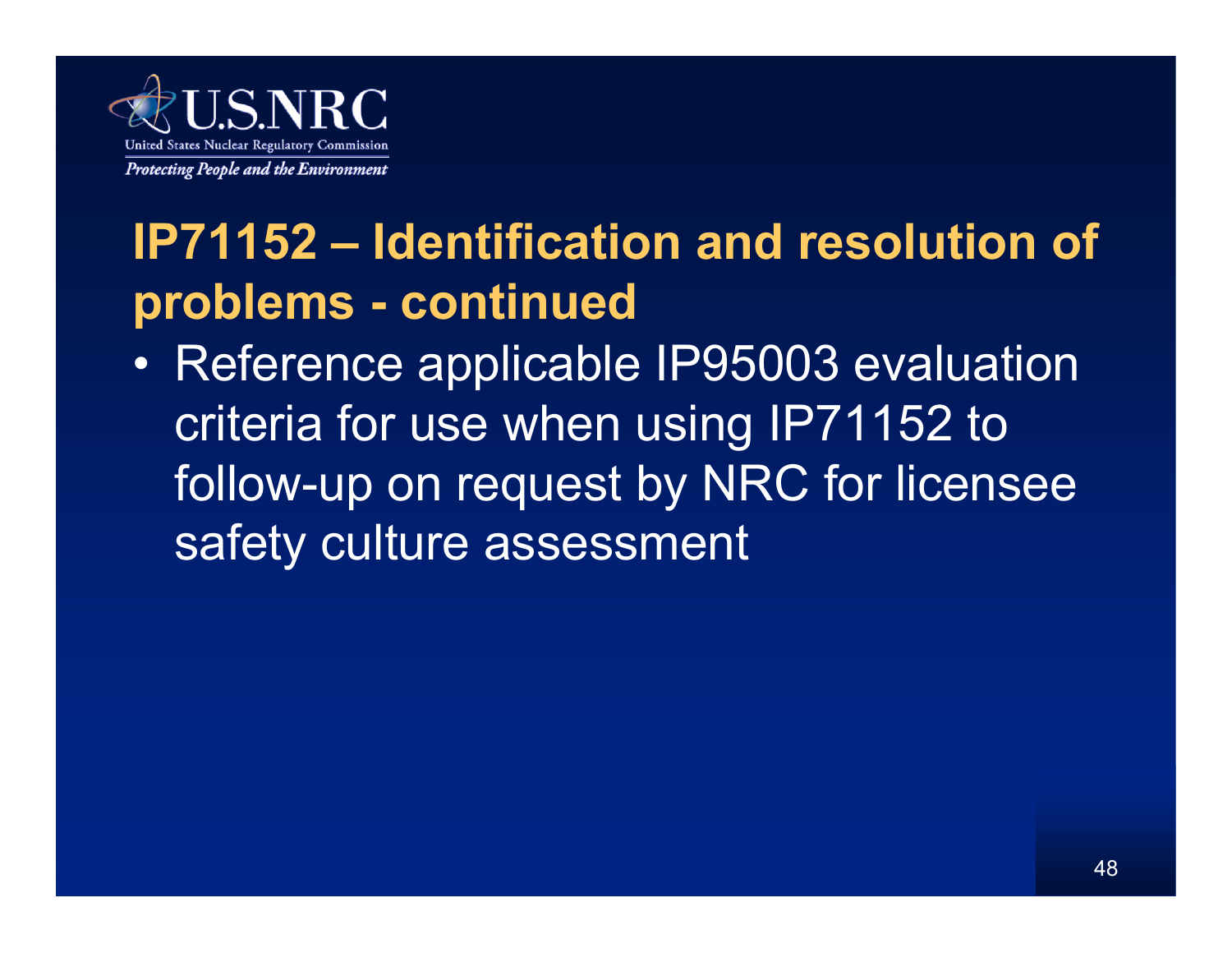

### **IP71152 – Identification and resolution of problems - continued**

• Opportunity for external stakeholder questions and initial comments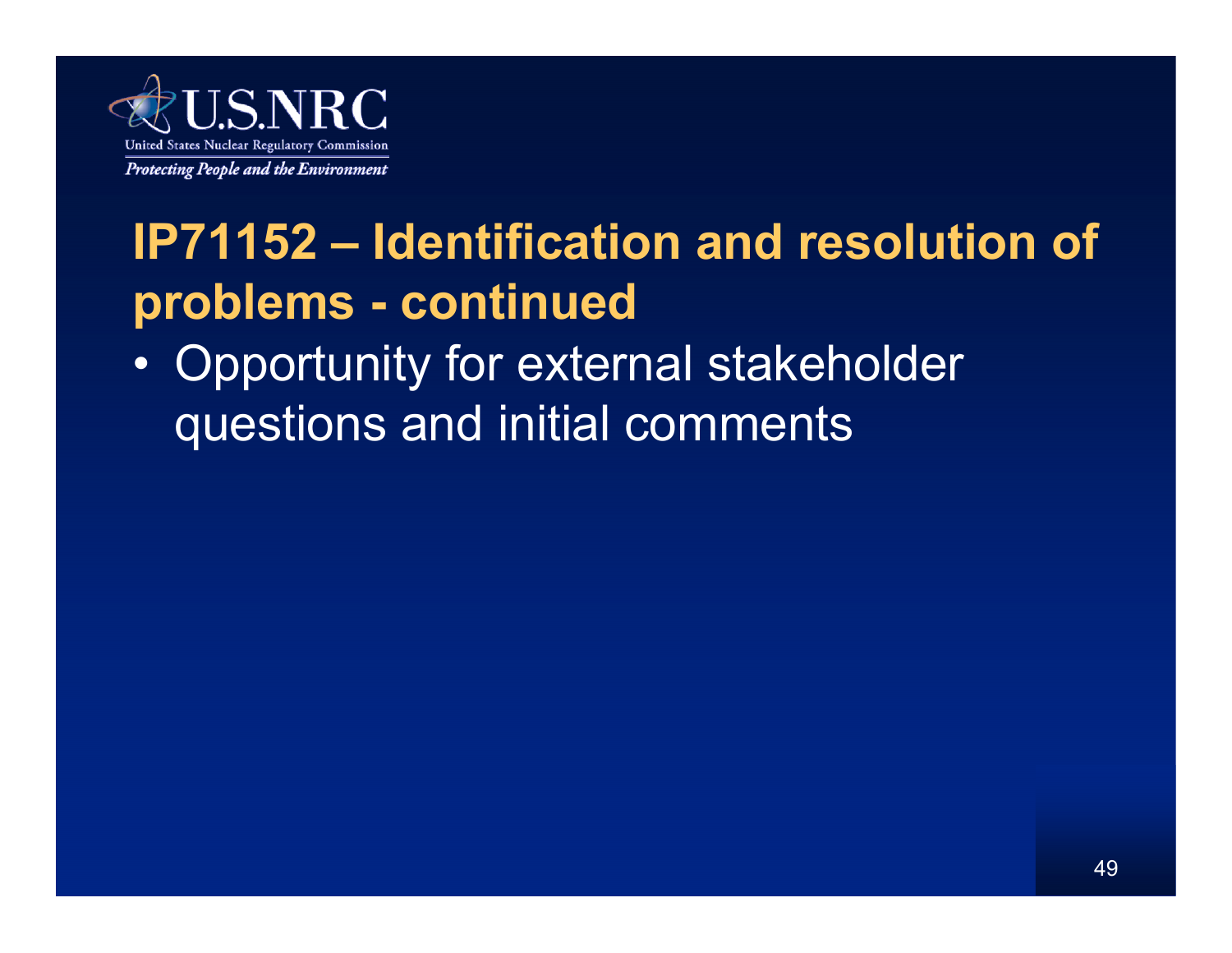

## **Open Discussions**

 $\bullet$  Opportunity for external stakeholder questions and initial comments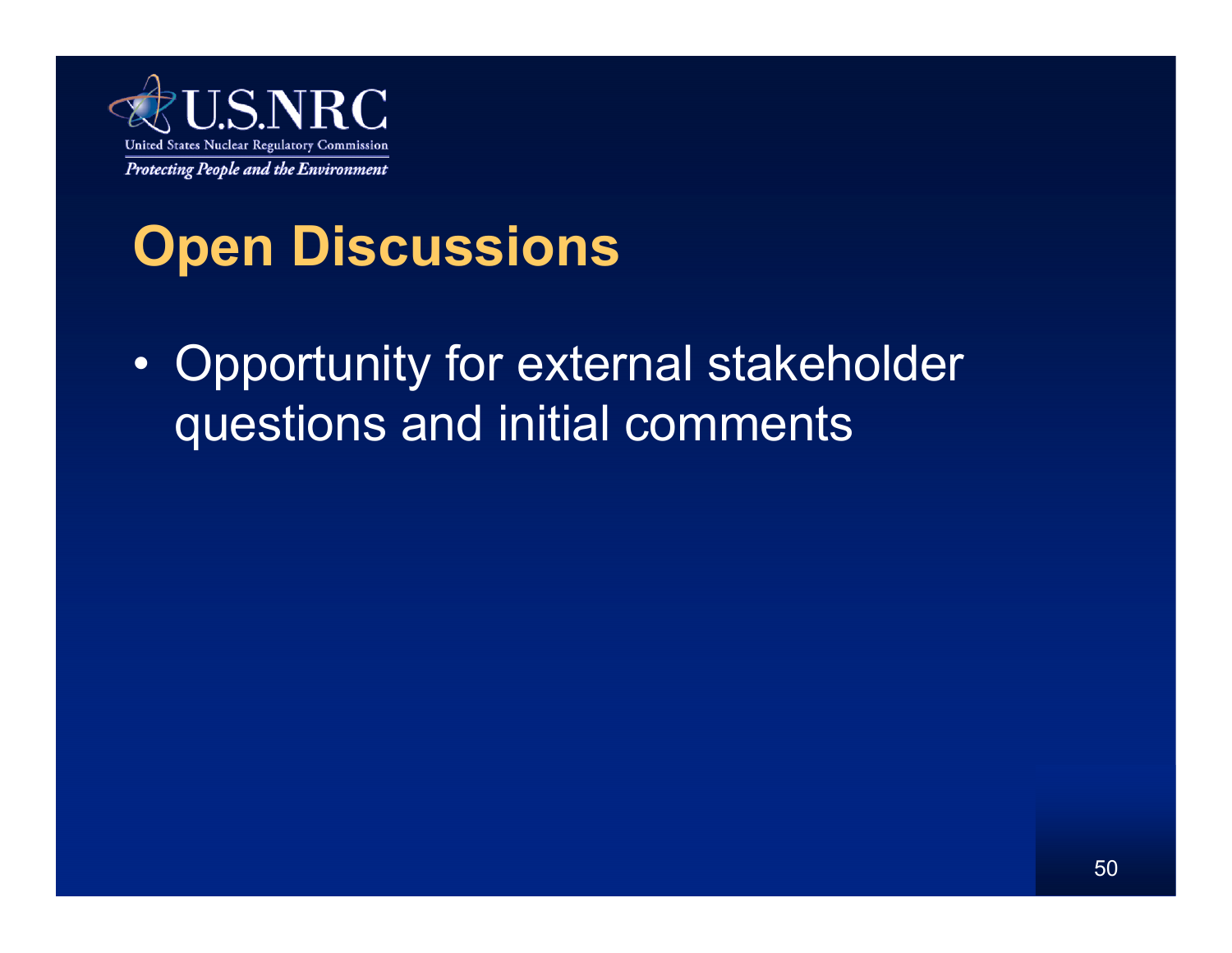

## **Follow-up Comments**

- $\bullet$ Comments in 4 weeks (by May 15<sup>th</sup>)
- $\bullet$ E-mail to: robert.gramm@nrc.gov
- Snail mail to:
- USNRC

Attn: Robert Gramm O11A11Washington, DC 20555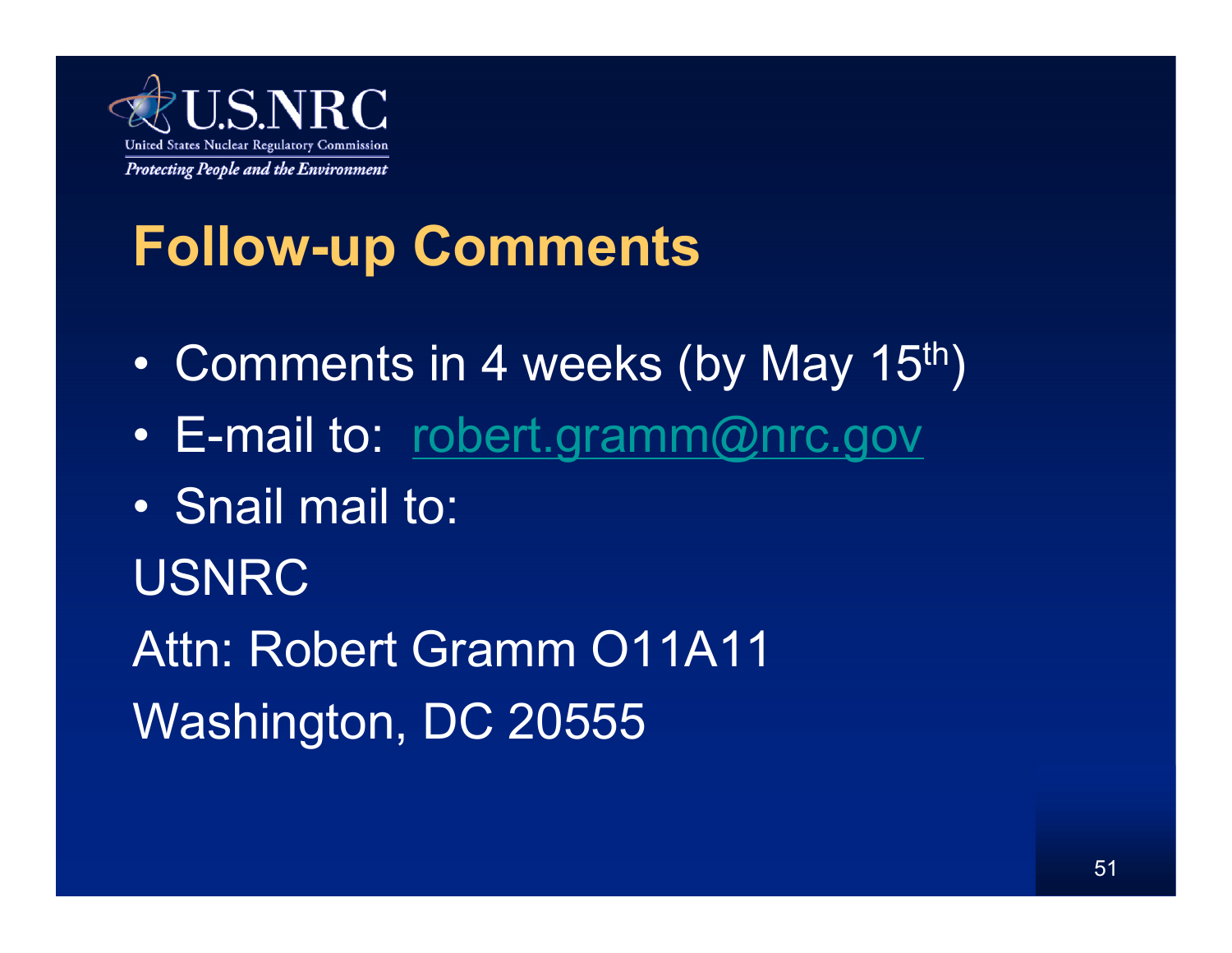

## **Next Actions**

- Another public meeting [date TBD]
- $\bullet$  Provide draft IMC0305 cross-cutting components and aspects
- $\bullet$  Provide draft IMC0612 (safety culture related)
- Provide IP95001, IP95002, and IP71152 drafts